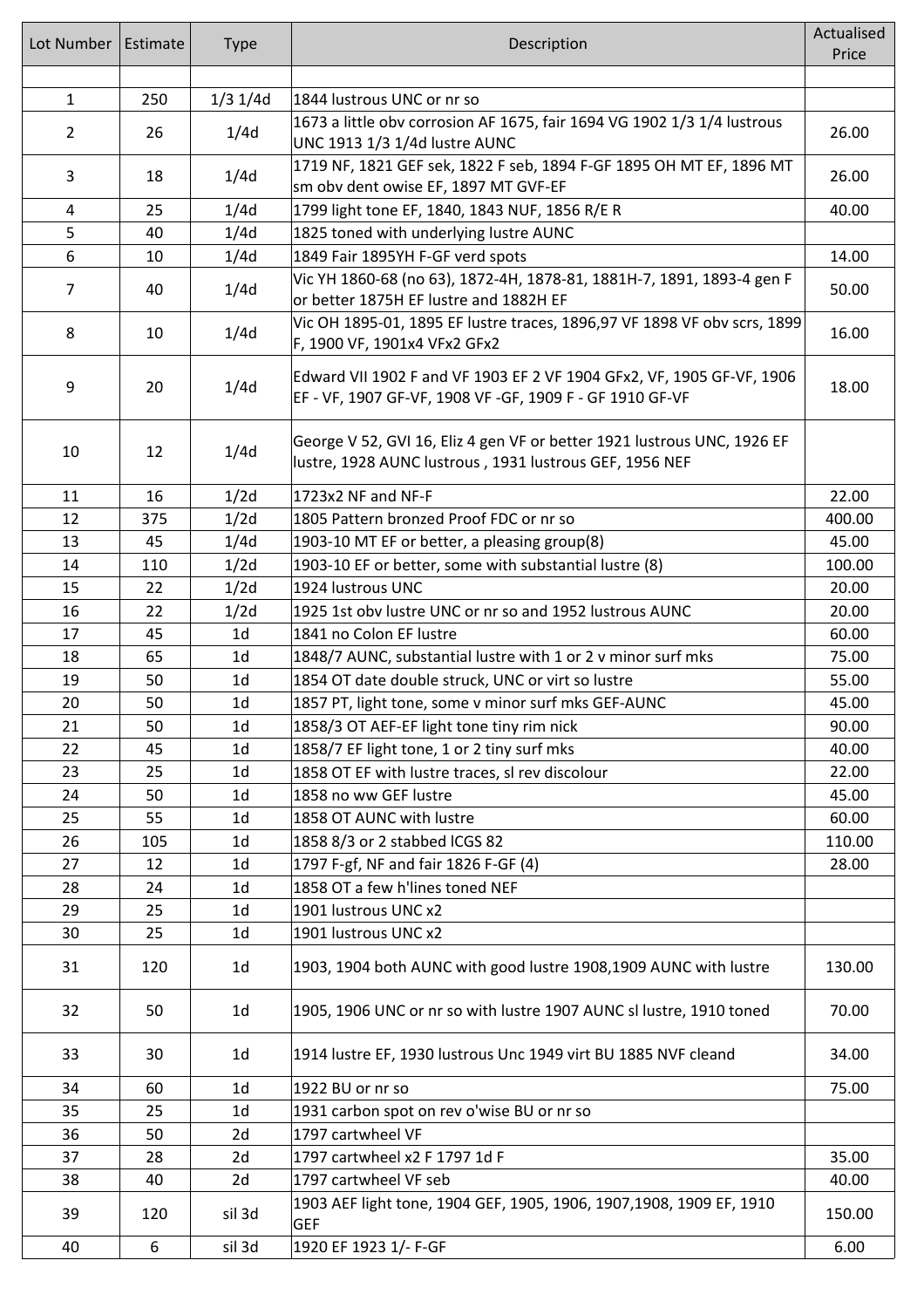| Lot Number | Estimate | <b>Type</b>       | Description                                                                                         | Actualised<br>Price |
|------------|----------|-------------------|-----------------------------------------------------------------------------------------------------|---------------------|
| 41         | 300      | br 3d             | 1949 lustrous UNC                                                                                   | 410.00              |
| 42         | 35       | 6d                | 1757 F 1887 JH shield VF-GVF, 1891 EF tiny obv scr 1952 VF                                          | 36.00               |
| 43         | 225      | 6d                | 1831slabbed NGC MS64 choice UNC                                                                     |                     |
| 44         | 225      | 6d                | 1831 light tone UNC and lustrous                                                                    |                     |
| 45         | 225      | 6d                | 1893 Proof FDC or nr so                                                                             | 270.00              |
| 46         | 25       | 6d                | 1903 GVF 1904 dark VF, 1907 VF-GVF                                                                  | 35.00               |
| 47         | 55       | 6d                | 1905 light tone EF, 1906 light tone EF or nr so                                                     | 65.00               |
| 48         | 80       | 6d                | 1908 lustrous GEF, 1909 lustrous GEF sm obv scrs 1910 lustrous AUNC                                 | 75.00               |
| 49         | 40       | $1/-$             | 1723 SSC GF-VF                                                                                      | 45.00               |
| 50         | 65       | $1/-$             | 1787 NEF                                                                                            | 55.00               |
| 51         | 8        | $1/-$             | 1816 F - VF                                                                                         | 6.00                |
| 52         | 15       | $1/-$             | 1887JH darktone EF, 1900 F, 1918 NEF, sm scr to obv and surf mks, 1921<br><b>VF-NEF</b>             | 20.00               |
| 53         | 100      | $1/-$             | 1903 toned GVF -NEF, 1907 toned GVF, 1908 nef 1909 VF-GVF some<br>toning                            | 90.00               |
| 54         | 35       | $1/-$             | 1904 GVF- NEF toned                                                                                 | 50.00               |
| 55         | 50       | $1/-$             | 1906EF-GEF                                                                                          | 45.00               |
| 56         | 30       | $1/-$             | 1910 AEF - EF                                                                                       |                     |
| 57         | 100      | $2/-$             | 1849NEF sl obv surf mks                                                                             | 90.00               |
| 58         | 25       | $2/-$             | 1887 JH EF with lustre                                                                              | 22.00               |
| 59         | 22       | $2/-$             | 1887 JH AEF-EF                                                                                      |                     |
| 60         | 50       | $2/-$             | 1903 VF sl spotty rev, 1906 GVF-EF uneven toning                                                    |                     |
| 61         | 75       | $2/-$             | 1907 GVF-EF light tone                                                                              | 70.00               |
| 62         | 45       | $2/-$             | <b>1910 GVF-NEF</b>                                                                                 |                     |
| 63         | 100      | 2/6               | 1817 BH NEF                                                                                         | 140.00              |
| 64         | 22       | 2/6               | 1823 VF scr on neck                                                                                 | 35.00               |
| 65         | 48       | 2/6               | 1825 VF                                                                                             | 55.00               |
| 66         | 900      | 2/6               | 1849 large date sm light scr on shield lustrous UNC or nr so                                        |                     |
| 67         | 48       | 2/6               | 1889 AEF-EF                                                                                         |                     |
| 68         | 45       | 2/6               | 1889 AEF-EF                                                                                         | 40.00               |
| 69         | 75       | 2/6               | 1906 NEF obv surf mks                                                                               | 70.00               |
| 70         | 65       | 2/6               | 1910 AEF-EF                                                                                         | 80.00               |
| 71         | 48       | 2/6               | 1914 VF-EF heavily toned rev, 1915 lustrous UNC or nr so                                            | 80.00               |
| 72         | 22       | 2/6               | 1919 VF-NEF                                                                                         | 20.00               |
| 73         | 20       | 2/6               | 1920 VF-NEF                                                                                         |                     |
| 74         | 60       | $4/-$             | 1887R mior obv surf mks, lustrous UNC virt BU                                                       | 75.00               |
| 75         | 42       | $4/-$             | 1889 EF a little dirt to rev                                                                        | 45.00               |
| 76         | 100      | $5/-$             | 1696 NF-f, 1889 VF-GVF, 1820 F-GF 1821 F-GF                                                         | 110.00              |
| 77         | 110      | 4/9               | 1795 Spanish American Doll, oval c/mk of George III - '2 heads not better<br>than 1' hence 4/9d AF  | 90.00               |
| 78         | 110      | $5/-$             | 1679 F-GF                                                                                           | 120.00              |
| 79         | 600      | <b>Bof E Doll</b> | 1804 Bk of E Doll top leaf to the centre of 'E' no stop after 'REX' light<br>toned gem UNC or nr so |                     |
| 80         | 40       | $5/-$             | 1819 LIX surf mks GVF                                                                               | 45.00               |
| 81         | 40       | $5/-$             | 1821 scrs to obv owise VF                                                                           |                     |
| 82         | 175      | $5/-$             | 1845 NEF (poss cleaned)                                                                             | 160.00              |
| 83         | 100      | $5/-$             | 1889, 1897 both F, 1935 Ef, 2 1937 EF, 1953 EF 1960 x3 UNC or nr so,<br>1965 BU, 1890 4/- EF        | 90.00               |
| 84         | 75       | $5/-$             | 1890 EF-GEF                                                                                         | 85.00               |
| 85         | 1500     | $5/-$             | 1887 Proof FDC or nr so, uniform light tone with v minor surf mks to obv                            | 1,200.00            |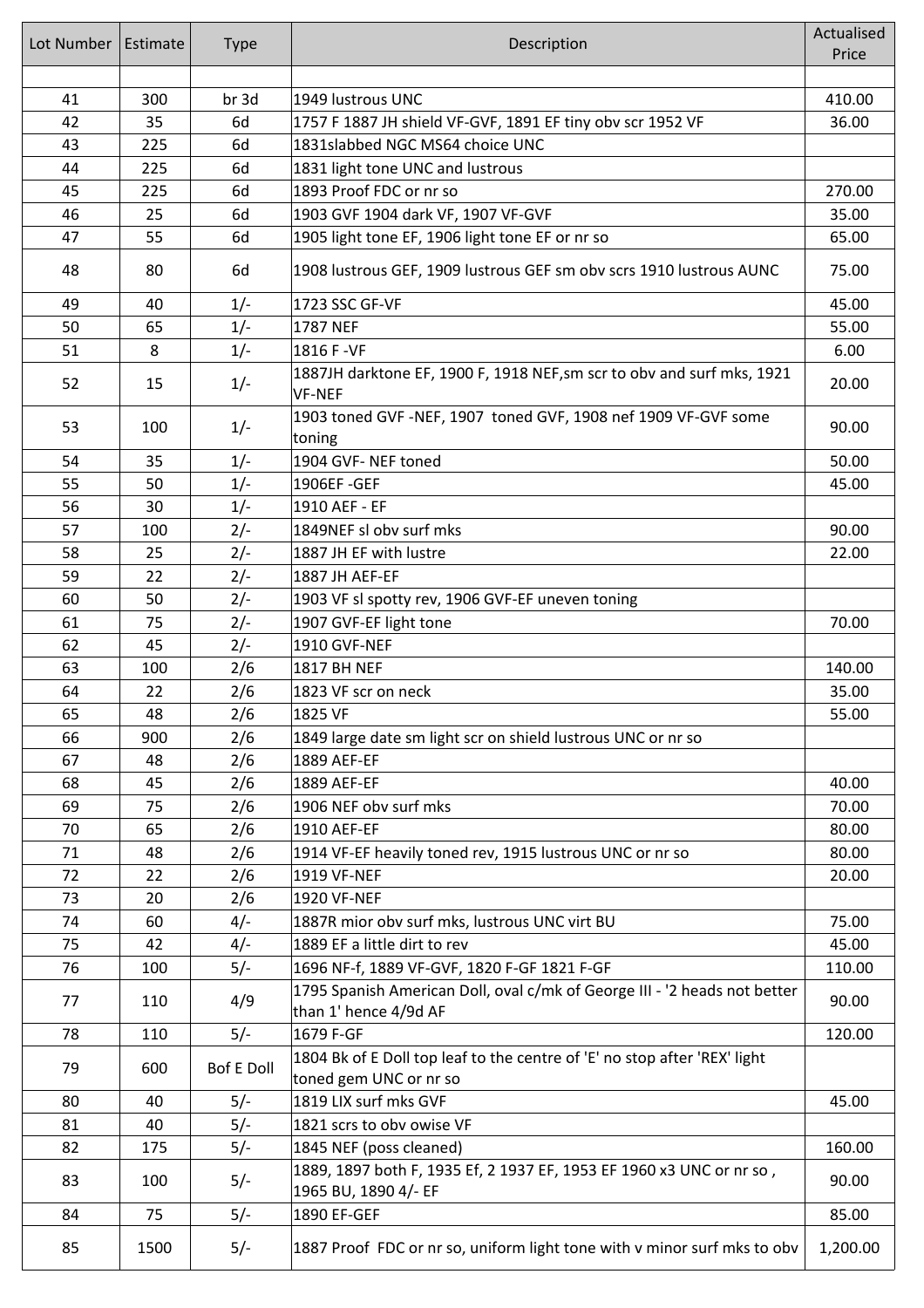| Lot Number | Estimate | <b>Type</b>       | Description                                                                                                                                                                                                                                                                                                                                                                                                             | Actualised<br>Price |
|------------|----------|-------------------|-------------------------------------------------------------------------------------------------------------------------------------------------------------------------------------------------------------------------------------------------------------------------------------------------------------------------------------------------------------------------------------------------------------------------|---------------------|
| 86         | 3200     |                   | 1934 lustrous UNC or near so                                                                                                                                                                                                                                                                                                                                                                                            |                     |
| 87         | 350      | $5/-$<br>Maundy   | 1727 light tone gen EF or nr so                                                                                                                                                                                                                                                                                                                                                                                         |                     |
| 88         | 450      | Maundy            | 1792 'wire' set EF                                                                                                                                                                                                                                                                                                                                                                                                      |                     |
| 89         | 300      | Maundy            | 1880 BU or nr so in original dated case                                                                                                                                                                                                                                                                                                                                                                                 |                     |
| 90         | 130      | Maundy            | 1889 BU or nr so in modern red box                                                                                                                                                                                                                                                                                                                                                                                      | 130.00              |
| 91         | 120      | Maundy            | Set 2011 BU in modern red box                                                                                                                                                                                                                                                                                                                                                                                           | 190.00              |
| 92         | 100      | Hammered          | Richard thought to be a Crusades coin                                                                                                                                                                                                                                                                                                                                                                                   | 100.00              |
| 93         | 12       | Hammered          | Edwardl 1d F                                                                                                                                                                                                                                                                                                                                                                                                            | 14.00               |
| 94         | 10       | Hammered          | Henry III cut $1/2d$ and $1/4d$ (4)                                                                                                                                                                                                                                                                                                                                                                                     |                     |
| 95         | 50       | Hammered          | Group of 8 mainly low grade 1d and a further 7 cut - worth a look (15)                                                                                                                                                                                                                                                                                                                                                  | 45.00               |
| 96         | 420      | Hammered          | S2482 1/- Edward VI VF                                                                                                                                                                                                                                                                                                                                                                                                  | 400.00              |
| 97         | 1200     | Medallions        | Kings and Queens of England set Ae by Dassier, housed in a Westminster<br>presentation case E526 cat £2600 EF. This is a well matched set and<br>generally EF. This seldomcome on the market.                                                                                                                                                                                                                           |                     |
| 98         | 30       | Medallions        | 1731 Kings and Queens of England by Dassier Henry II VF and one large<br>modern                                                                                                                                                                                                                                                                                                                                         |                     |
| 99         | 75       | <b>Medallions</b> | 1767 Dutch Calendar Br 35mm NF-F 1859 Handel's Centenary Festival Ae<br>51 mm by Taylor E15247 Feb, 1872 recovery of Health by Pr of Wales by<br>Ottley 54mm WM VF-GVF RR BHM2925, Statue of Francis Drake E1697<br>Ae 53mm by Boeham VF rim nick, 1907 Roayl Visit to Cardiff Docks E1900<br>Ae52mm sl edgy GVF Lord Nelson's Flagship 1897 Ae 37mm GVF-EF<br>E1813, Bath Council Token Ar 32mm NF, 1847 J Lind WM (8) | 65.00               |
| 100        | 14       | <b>Medallions</b> | 2 Communion tokens WM, one dated 1843                                                                                                                                                                                                                                                                                                                                                                                   | 14.00               |
| 101        | 20       | Medallions        | Pub token Standish NF, Plymouth Coffee House Ae VF, Smallest Man<br>c1884, Lincoln library Ticket Ae 45mm VF, 1936 RAF Royal Tournament<br>Ae 36mm toned EF, Military soccer medal, Ae 33mm and 2 modern<br>Exhibitions                                                                                                                                                                                                 | 22.00               |
| 102        | 24       | Medallions        | 1897 Jubillee WM 38mm, pierced, F, 1902 Coronation Newcastle upon<br>Tyne Council Ae 38mm eb VF 1902 Corronation by Fuchs 39mm E1870 F-<br>NvF another Ae 36mm toned EF eb, another Ae 38mm EF(5)                                                                                                                                                                                                                       |                     |
| 103        | 10       | Medallions        | 1899 Earl's Crt Big Wheel Ae 32mm by Spink BHM3648 toned EF Ally<br>Slopers Club token Ae 30mm pierced EF Munster Cathedral WM 36mm<br>EF                                                                                                                                                                                                                                                                               |                     |
| 104        | 10       | Medallions        | 3 Edinburgh University Prize Medals dated 1900, 1904 and 1908 Ae and<br>3 Military Football prizes Ae (6)                                                                                                                                                                                                                                                                                                               | 22.00               |
| 105        | 40       | Medallions        | 2 1902 Coronation Edward Vii Ae 56mm by de Saulles GVF-NEF some<br>surface mks, 1840 Death of J Princep BHM 1967 Ae 49mm RRR VF<br>cleaned                                                                                                                                                                                                                                                                              | 35.00               |
| 106        | 35       | Medallions        | 51 including 1924 Brit Empire Exhib in oringinal sleeve Ae 26mm UNC,<br>another BHM4190 Ae 38mm by Gaunt, EF, 1919 Schoolprize EF, 1949<br>Lands End motor cycle trial Ae 33mm EF Birth Deaths and Marriages<br>Centenary Ar 32mm in coi                                                                                                                                                                                |                     |
| 107        | 10       | Medallions        | 1934 Croydon Camera Club Exhib NEF Ae 35mm Nursing Merit Award by<br>Gravesend Hospital Ae 37mmn VF, Utd Hospital's swimming clubs award<br>Ae 50mm toned AEF Bournemouth Bakers Exhib 50mm EF Pierced                                                                                                                                                                                                                  |                     |
| 108        | 22       | Medallions        | 2 1935 Silver Jubilee Medallions Ar 32mm in coi by Metcalfe EF and NEF                                                                                                                                                                                                                                                                                                                                                  | 20.00               |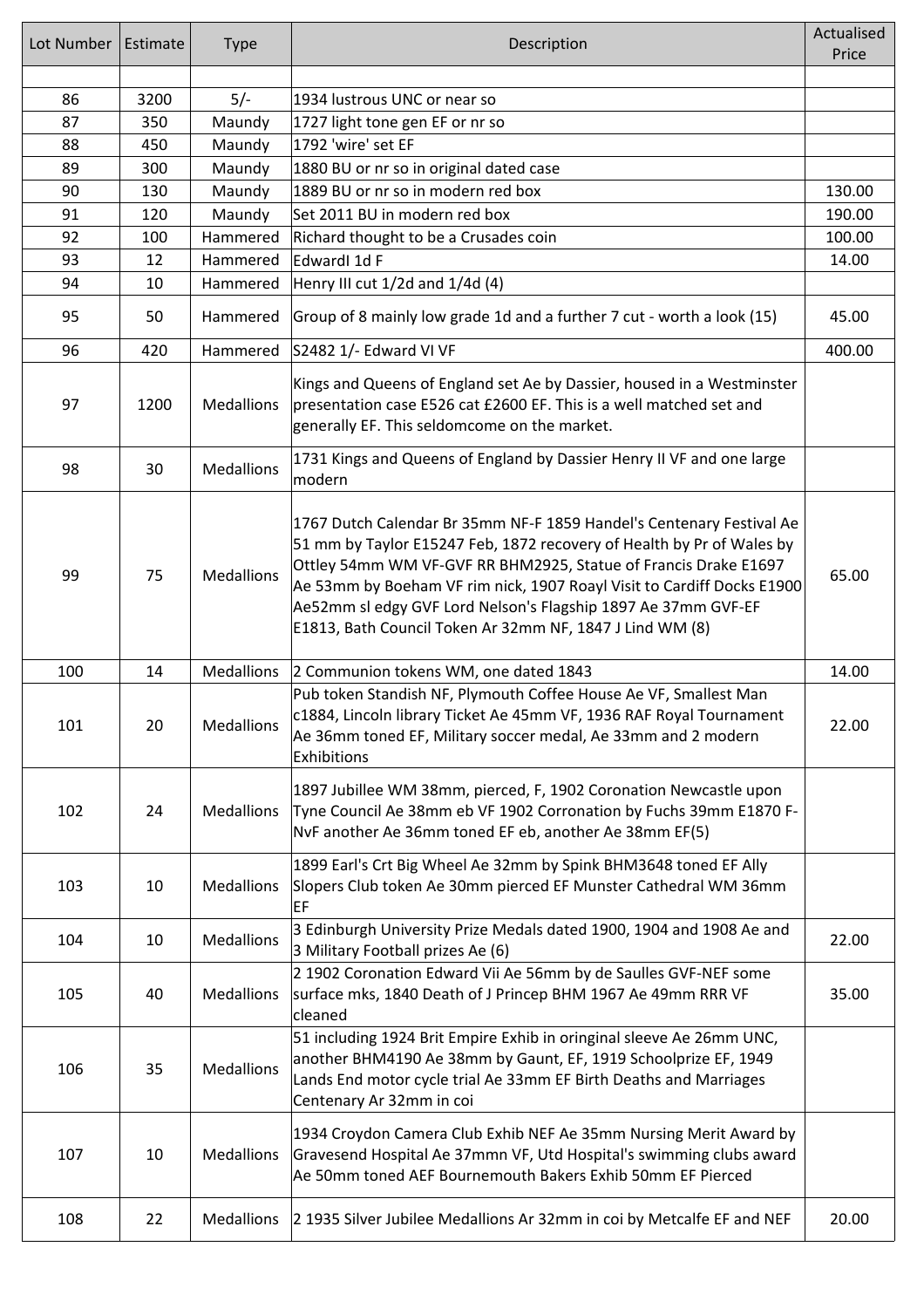| Lot Number | Estimate       | <b>Type</b>       | Description                                                                                                                                                                                                                                                                                  | Actualised<br>Price |
|------------|----------------|-------------------|----------------------------------------------------------------------------------------------------------------------------------------------------------------------------------------------------------------------------------------------------------------------------------------------|---------------------|
|            |                |                   |                                                                                                                                                                                                                                                                                              |                     |
| 109        | 12             | <b>Medallions</b> | 1954 Churchill 80th Birthday E2093 Ae 37mm toned NEF and a Brazilian<br>coin                                                                                                                                                                                                                 | 10.00               |
| 110        | 10             | <b>Medallions</b> | 1969 Prince of Wales Investiture BR (6) UNC                                                                                                                                                                                                                                                  | 10.00               |
| 111        | 30             | <b>Medallions</b> | 1969 Prince of Wales Investiiture UNC toned AR in coi                                                                                                                                                                                                                                        | 30.00               |
| 112        | 65             | <b>Medallions</b> | 1972 Battle of Waterloo Ar by Pinches incoi and a Spanish medallion                                                                                                                                                                                                                          | 48.00               |
| 113        | 70             | <b>Medallions</b> | Far East Ae 52mm NF, Italy Religious pb47mm perced F, Dutch 'Nickel'<br>u/d 55mm France Napoleian Ae gilt on loop for wearing 40mm, 1916<br>German Ae 38mm toned VF, 1810 Visit to France by Prince Ferdinand Ae<br>32mm GVF, 40th Anniversary 1992 JA Comeniu 40mm Ar UNC                   |                     |
| 114        | 30             | <b>Medallions</b> | 1931 Messageries Maritines with Georges Philipper Ar 66mm toned EF                                                                                                                                                                                                                           |                     |
| 115        | 160            | <b>Medallions</b> | Indian Tribal 10 Silver Proof FDC all approx crown size                                                                                                                                                                                                                                      | 130.00              |
| 116        | 550            | <b>Medallions</b> | World 36 Silver Proof on 1st day covers c1oz+                                                                                                                                                                                                                                                | 420.00              |
| 117        | 15             | Ancient           | China bronze 'Ghost face money' Gui Lian Qian Ae 400-255 BC                                                                                                                                                                                                                                  | 16.00               |
| 118        | 10             | Ancient           | 2 widows mites 1st century Ae                                                                                                                                                                                                                                                                | 22.00               |
| 119        | 12             | Ancient           | Greeklonia silver, 1/12 stater lion head and star ornament 6th C BC F                                                                                                                                                                                                                        | 26.00               |
| 120        | 10             | Ancient           | Mysia-Kyzikos silver obol 480-450BC F-GF                                                                                                                                                                                                                                                     | 26.00               |
| 121        | 15             | Ancient           | India Gadhaija Paisa Ar unit c1022-1135 AD GF                                                                                                                                                                                                                                                | 35.00               |
| 122        | 15             | Ancient           | Celtic Bronze Ring money 3rd -2nd C BC (2)                                                                                                                                                                                                                                                   | 16.00               |
| 123        | 15             | Ancient           | Celtic Bronze Ring money 3rd -2nd C BC (2)                                                                                                                                                                                                                                                   | 16.00               |
| 124        | 15             | Ancient           | Celtic Bronze Ring money 3rd -2nd C BC (2)                                                                                                                                                                                                                                                   | 18.00               |
| 125        | 25             | Ancient           | Phillip Augustus Denier 1180-1223 Ar Fair                                                                                                                                                                                                                                                    |                     |
| 126        | 17             | Misc              | 1799 1/4 VF obv verd, 1831 f, 1903 3d F 18514d Fair -NF, 1926 ME 6d<br><b>NEF</b>                                                                                                                                                                                                            | 20.00               |
| 127        | 30             | Misc              | 1887 6d shield enamelled rev (6 colours)F 1837 Maundy 1d light tone<br>UNC or nr so                                                                                                                                                                                                          | 26.00               |
| 128        | 25             | Misc              | 1843 Sov wt NF, 1842 Grendon 1/2d NEF-EF N Borneo 1903 2 1/2c VF +<br>Tunisia 1914 2 Fr VF, 1812 Success to the Cornish Mines 1d F                                                                                                                                                           | 20.00               |
| 129        | 10             | Misc              | Artificial Respiration C'ships Ladies 1951 Winners Plaque + one other                                                                                                                                                                                                                        |                     |
| 130        | 40             | Misc              | Enamelled 1922 2/- pendant + 1873 French 5Fr T+GWU 1989 Centenary<br>WM 50mm in coi WW1 Trench taken re kings African Rifles struck on rev<br>of German E Africa 1/4 Rupee, St Dunstans Billiard Fund in coi Ae 30mm                                                                         |                     |
| 131        | $\overline{7}$ | Misc              | 1772 silver coin brooch, Cornwall copy 1d token + 2 foreign                                                                                                                                                                                                                                  | 6.00                |
| 132        | 160            | Medallions        | Indian Tribal Art, Set of 10 Silver Proof, FDC as issued                                                                                                                                                                                                                                     | 120.00              |
| 133        | 40             | Misc              | Album of 24 5/- 1972-81, 1971 USA Dollar Kennedy 1/2 Doll 1889 5/- F, 9<br>Aussie 50c 2 Aussie Dollars, £2x3, £1x7, 1910 2/-NF                                                                                                                                                               | 40.00               |
| 134        | 70             | Misc              | Album of Canada 1900 50c NF, Newfoundland 50c 1909 GF, 1919 F,52c<br>1917 F, Foreign silver c25p face, 1915 France 2Fr 1917 1Fr both EF, 26p<br>Pre 47, 1906 1/-F, Edward VII 6d and 2 Sil 3d, 2 YH Vic 1/-, Vic JH + OH<br>1826 1/- F 21 1/2p Pre 20, 2000 Sil Proof 1p FDC and 1998 50p BU | 70.00               |
| 135        | 30             | tic               | Paranumisma 1848 Pattern Model Gothic 5/- by Hymans lustrous UNC - unusally nice<br>for issue                                                                                                                                                                                                | 45.00               |
| 136        | 110            | Roman             | Album of 39 Roman, all but 3 identified incl Hadrian Ar denarius 117-<br>138AD, Septimus Severus Ar denarius 193-211 AD GF + VF others gen F                                                                                                                                                 | 130.00              |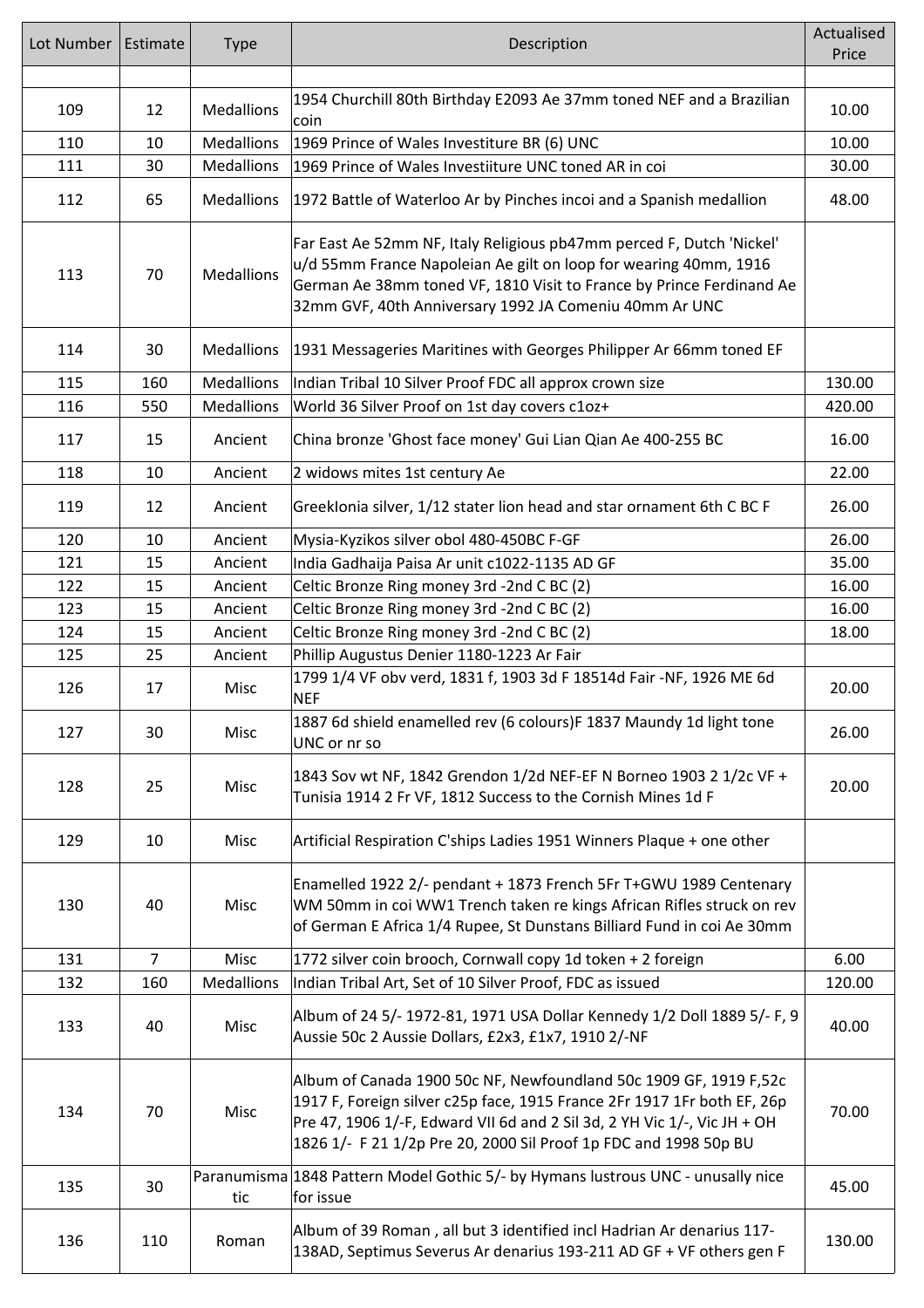| Lot Number | Estimate | <b>Type</b>      | Description                                                                                                                                                                                                                                                            | Actualised<br>Price |
|------------|----------|------------------|------------------------------------------------------------------------------------------------------------------------------------------------------------------------------------------------------------------------------------------------------------------------|---------------------|
|            |          |                  |                                                                                                                                                                                                                                                                        |                     |
| 137        | 18       | Roman            | Vespasiain denarius 69-79AD Fair-NF and 3 minors upto F                                                                                                                                                                                                                | 22.00               |
| 138        | 50       | <b>Banknotes</b> | 2 Darlington Bank £5 dated 1886 F with usual annotations                                                                                                                                                                                                               | 60.00               |
| 139        | 65       | <b>Banknotes</b> | 2 Milford + Pembrokeshire Bk Guinea notes 1809 F with annotations                                                                                                                                                                                                      | 80.00               |
| 140        | 25       | Cheques          | 10 London + Provinicial Bank dated 1911 and 1912 cheque book with<br>some of the stubs for the above 7 London + County Banking Comp Ltd<br>dated 1905-6, 2 unused cheques dated 180? and 1807 Lottery Ticket for<br>the 3rd draw on 14-4-1807, German 10 Billion Marks | 40.00               |
| 141        | 13       | <b>Banknotes</b> | Commonwealth x c21, 1GV, 10 GVI, 10 Eliz - worth a look                                                                                                                                                                                                                | 65.00               |
| 142        | 75       | 50 <sub>p</sub>  | 1992-3 dual dated silver Proof Piedfort in coi                                                                                                                                                                                                                         | 75.00               |
| 143        | 110      | <b>Britannia</b> | 1998 sil Proof Britannia Collection comprising 1 Brit, 1/2 Brit, 1/4 Brit +<br>1/10 Brit FDC in coi                                                                                                                                                                    | 120.00              |
| 144        | 110      | <b>Britannia</b> | 2019 sil Proof Britannia set in coi comprising 1 Brit, 1/2 Brit, 1/4 Brit, +<br>1/10 Brit FDC in coi                                                                                                                                                                   | 110.00              |
| 145        | 85       | Proof Set        | 2008 silver Proof set £1-1p comprising the old and revised designs in coi                                                                                                                                                                                              |                     |
| 146        | 200      | Proof Set        | 2000 silver Proof set FDC in coi £5-1p including Maundy in coi                                                                                                                                                                                                         | 140.00              |
| 147        | 15       | Proof Set        | 2000 de luxe Proof set FDC                                                                                                                                                                                                                                             | 11.00               |
| 148        | 100      | Proof Set        | 1992 Proof set FDC in blue coi incl 1992-93 duel dated 50p                                                                                                                                                                                                             | 70.00               |
| 149        | 30       | Proof Set        | 1999 Proof set FDC in de luxe coi                                                                                                                                                                                                                                      | 22.00               |
| 150        | 30       | Proof Set        | 1993 Proof set FDC in de luxe coi                                                                                                                                                                                                                                      | 28.00               |
| 151        | 30       | Proof Set        | 1998 Proof set FDC in de luxe coi                                                                                                                                                                                                                                      | 22.00               |
| 152        | 30       | Proof Set        | 1999 Proof set in de luxe coi                                                                                                                                                                                                                                          | 22.00               |
| 153        | 45       | Proof Set        | 1996 Proof set blue case + 2 1999 Proof sets in red coi                                                                                                                                                                                                                | 45.00               |
| 154        | 110      | <b>Britannia</b> | 1997 sil Proof Britannia set in coi - sl dam to case                                                                                                                                                                                                                   | 100.00              |
| 155        | 110      | <b>Britannia</b> | 1998 sil Proof Britannia set in coi - sl dam to case                                                                                                                                                                                                                   | 100.00              |
| 156        | 110      | Proof Set        | 1970x3 1977x3 FDC in coi                                                                                                                                                                                                                                               | 80.00               |
| 157        | 180      | Proof Set        | 1983, 1984x2, 1985, 1987, 1989, 1990, 1994 and 1995 in coi FDC                                                                                                                                                                                                         | 135.00              |
| 158        | 45       | Proof Set        | 1997, 2001 and 2003 FDC in coi                                                                                                                                                                                                                                         | 40.00               |
| 159        | 45       | Proof Set        | 1970, 1993, 2000 and 2002 FDC in coi                                                                                                                                                                                                                                   | 40.00               |
| 160        | 65       | Proof Set        | 1996 sil Proof set FDC in coi and 2015 £20 BU on original card                                                                                                                                                                                                         | 70.00               |
| 161        | 75       | £5               | 2017 sil Proof Piedfort 'House of Windsor' FDC in coi                                                                                                                                                                                                                  | 70.00               |
| 162        | 35       | £5               | 2017 sil Proof House of Windsor FDC in coi                                                                                                                                                                                                                             | 30.00               |
| 163        | 45       | £5               | 2002 sil Proof £5 set in coi comprising 1977 5/- and 2002 £5 silver proofs<br>FDC                                                                                                                                                                                      | 32.00               |
| 164        | 60       | £5               | 1990, 1993, 1998 and 200 sil Proofs FDC in coi                                                                                                                                                                                                                         | 45.00               |
| 165        | 30       | £5               | 1997 Diana Memorial £5 sil proof FDC in coi + 2000 Queen Mother<br>Centenary sil Proof FDC in coi                                                                                                                                                                      | 75.00               |
| 166        | 75       | £5               | 2001 sil Proof £5 FDC in coi - 'Victoria Anniv' 2002 sil Proof Piedforft £5 in<br>coi 2000 sil Proof Piedfort £5 in coi                                                                                                                                                | 75.00               |
| 167        | 45       | £5               | 1996, 1997 and 2000 sil Proof £5 FDC in coi                                                                                                                                                                                                                            | 40.00               |
| 168        | 65       | £5               | 1993 Queen Anniv, Diana Memorial 1997, 2000 Queen Mother<br>Centenary + Willaim Royal Wedding x5 in original folders, all BU                                                                                                                                           | 50.00               |
| 169        | 35       | £5               | 2 1951 Proof, 5/- FDC, 1997 Diana Memorial sil Proof FDC in coi, 1993<br>40th Anniv sil Proof FDC in coi                                                                                                                                                               | 65.00               |
| 170        | 40       | Set              | 1999 Family Silver Collection Proof FDC in coi                                                                                                                                                                                                                         | 85.00               |
| 171        | 100      | E2               | 1989 sil Proof £2 FDC set in coi (2)                                                                                                                                                                                                                                   | 120.00              |
| 172        | 30       | £2               | 1996 sil Proof £2 FDC in coi (Football)                                                                                                                                                                                                                                | 30.00               |
| 173        | 10       | E2               | 1998 sil Proof £2 FDC in coi and 1973 Proof 50 in coi                                                                                                                                                                                                                  | 8.00                |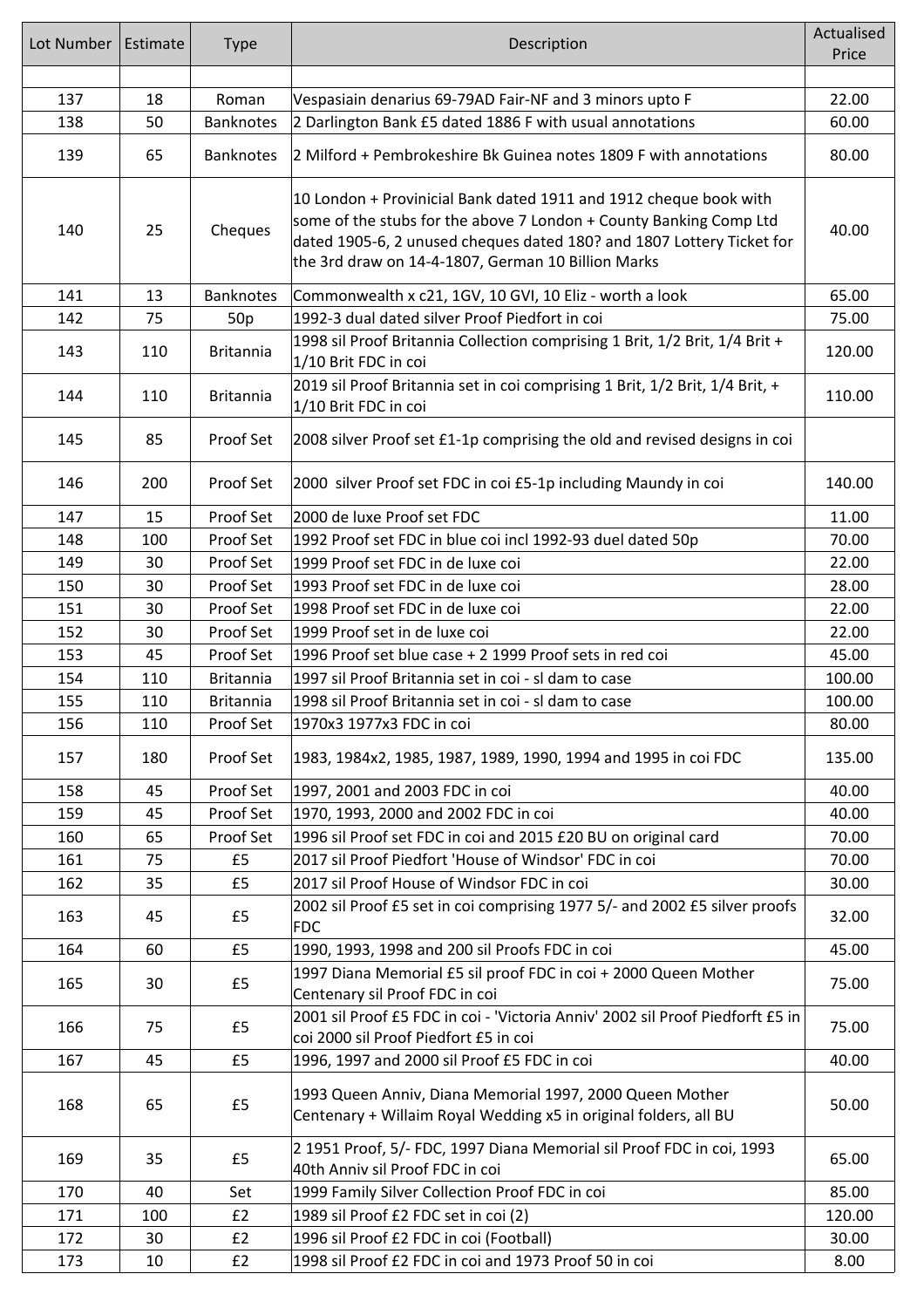| Lot Number | Estimate | <b>Type</b>     | Description                                                                                                                                                                                                                                                                                                                                                                                             | Actualised<br>Price |
|------------|----------|-----------------|---------------------------------------------------------------------------------------------------------------------------------------------------------------------------------------------------------------------------------------------------------------------------------------------------------------------------------------------------------------------------------------------------------|---------------------|
|            |          |                 |                                                                                                                                                                                                                                                                                                                                                                                                         |                     |
| 174        | 70       | £2              | 1995 sil proof £2 FDC Piedfort in coi UN                                                                                                                                                                                                                                                                                                                                                                | 50.00               |
| 175        | 10       | £2              | 1999 sil Proof £2 FDC in coi                                                                                                                                                                                                                                                                                                                                                                            | 10.00               |
| 176        | 30       | E2              | 1995 sil proof £2 FDC in coi UN and 1995 sil Proof £2 FDC in coi 'In Peace<br>Goodwill'                                                                                                                                                                                                                                                                                                                 | 28.00               |
| 177        | 25       | £2              | 1986 C'wealth Games £2 sil Proof FDC in coi and 1997 sil Proof £2 FDC<br>both in coi                                                                                                                                                                                                                                                                                                                    | 26.00               |
| 178        | 80       | £2              | 1994-98 sil Proof £2 Piedforts FDC in coi and incl 1994 B of E, 1995 WWII,<br>1996 football                                                                                                                                                                                                                                                                                                             | 80.00               |
| 179        | 40       | E2              | 1996 sil Proof FDC in coi (football) and 1997 sil Proof FDC in coi                                                                                                                                                                                                                                                                                                                                      | 35.00               |
| 180        | 35       | £2              | 1997 and 1998 sil Proof FDC in coi (incl new obv) and 1990 sil Proof 5p 2<br>coin set (large + small size)                                                                                                                                                                                                                                                                                              | 30.00               |
| 181        | 45       | E2              | 1995 sil Proof £2 FDC in coi, 2001 sil Proof £2 FDC in coi and 1997<br>1/10oz sil Proof FDC in coi                                                                                                                                                                                                                                                                                                      | 32.00               |
| 182        | 40       | £1              | 1984-87 sil Proof £1 Piedforts FDC in coi                                                                                                                                                                                                                                                                                                                                                               | 75.00               |
| 183        | 30       | £1              | 1984-87 sil Proof £1 FDC in coi                                                                                                                                                                                                                                                                                                                                                                         | 50.00               |
| 184        | 35       | £1              | 1994-97 sil Proof £1 FDC in coi                                                                                                                                                                                                                                                                                                                                                                         | 40.00               |
| 185        | 60       | £1              | 1998 (2) - 2001 and 1988-1991 sil Proof £1 FDC in coi                                                                                                                                                                                                                                                                                                                                                   | 50.00               |
| 186        | 40       | £1              | 1998-2001 sil Proof Piedfort FDC in coi                                                                                                                                                                                                                                                                                                                                                                 | 40.00               |
| 187        | 40       | £1              | 1994-97 sil Piedfort £1 Proof FDC in coi                                                                                                                                                                                                                                                                                                                                                                | 40.00               |
| 188        | 25       | £1              | 1999-2000 sil Proof £1 set FDC in coi and 2002 sil Proof £1 FDC in coi                                                                                                                                                                                                                                                                                                                                  | 30.00               |
| 189        | 30       | £1              | 30th Anniv of £1 coins 2013 set of 3 silver Proof FDC in coi                                                                                                                                                                                                                                                                                                                                            | 45.00               |
| 190        | 30       | £1              | sil Proof FDC in coi £1 dated 1984, 2011 and 2015                                                                                                                                                                                                                                                                                                                                                       | 45.00               |
| 191        | 25       | £1              | 2010 silver Proof FDC in coi and 2002 Jubileesilver Proof £5 FDC in coi                                                                                                                                                                                                                                                                                                                                 | 20.00               |
| 192        | 40       | £1              | £1 Scottish 1999 2004, 2006 Edinburgh Castle and 2011 sil Proof FDC                                                                                                                                                                                                                                                                                                                                     | 40.00               |
| 193        | 50       | Set             | 2003 silver Proof Piedfort set FDC in coi comprising £1, £2 + 50p                                                                                                                                                                                                                                                                                                                                       | 40.00               |
| 194        | 38       | Decimal         | 1996 silver £1 Proof Piedfort FDC in coi, 2000 sil Proof FDC in coi<br>(Libraries) 1992 sil Proof Piedfort FDC in coi 10p and 1990 sil Proof<br>Piedfort FDC 5p (small) in coi                                                                                                                                                                                                                          | 45.00               |
| 195        | 25       | 5/10p           | 1991 silver Proof FDC 5p x2 (large + small) in coi, 1992 silver Proof 10p<br>FDC in coi and 1990 sil Proof Piedfort 5p FDC in coi                                                                                                                                                                                                                                                                       | 20.00               |
| 196        | 45       | Decimal         | 2016 £1 (last round £1) BU in folder, 2015 silver £20 on card BU, 2016 6p<br>in silver BU, 2017 Beatrix Potter 50p x4 in folders ans 2011 £5 William +<br>Kate in folder                                                                                                                                                                                                                                | 45.00               |
| 197        | 115      | Decimal         | Changer Checker Album, 10p 2018 26 letters BU on cards, 50p 2018 Repr<br>of People Act 2017 Peter Rabbit, 2017 Benjamin Bunny 2018 Paddington<br>Bear, 2018 Snowman, 2017 Isaac Newton and one other, £2 2018<br>Seaking, 2018 Vulan 2018 Vulan, 2018 RAF, 2018 WWI 2018 Mary<br>Shelley, 2018 Jane Austin, 2018 War in the Air, 2018 James Cook, 2018<br>£5 G+D, 2017 £5 House of Windsor Centenary BU | 190.00              |
| 198        | 65       | 50 <sub>p</sub> | 2016 silver Proof Piedfort Believe in Extraordinary FDC in coi                                                                                                                                                                                                                                                                                                                                          | 60.00               |
| 199        | 45       | 50 <sub>p</sub> | 2020 sil Proof FDC Withdrawal from EU in coi                                                                                                                                                                                                                                                                                                                                                            | 40.00               |
| 200        | 16       | £20             | 2015 sil Proof FDC                                                                                                                                                                                                                                                                                                                                                                                      | 14.00               |
| 201        | 20       | 50 <sub>p</sub> | 1997 silver Proof FDC 50p in coi (sm + large)                                                                                                                                                                                                                                                                                                                                                           | 22.00               |
| 202        | 100      | 50 <sub>p</sub> | 1992-3 dual dated 50p silver Proof Piedfort FDC in coi                                                                                                                                                                                                                                                                                                                                                  | 75.00               |
| 203        | 30       | 50 <sub>p</sub> | 1997 sil Proof Piedfort 50p FDC in coi rev sl toning                                                                                                                                                                                                                                                                                                                                                    | 24.00               |
| 204        | 80       | 50 <sub>p</sub> | 1998 sil Proof Piedfort FDC in coi NHS and EU                                                                                                                                                                                                                                                                                                                                                           | 80.00               |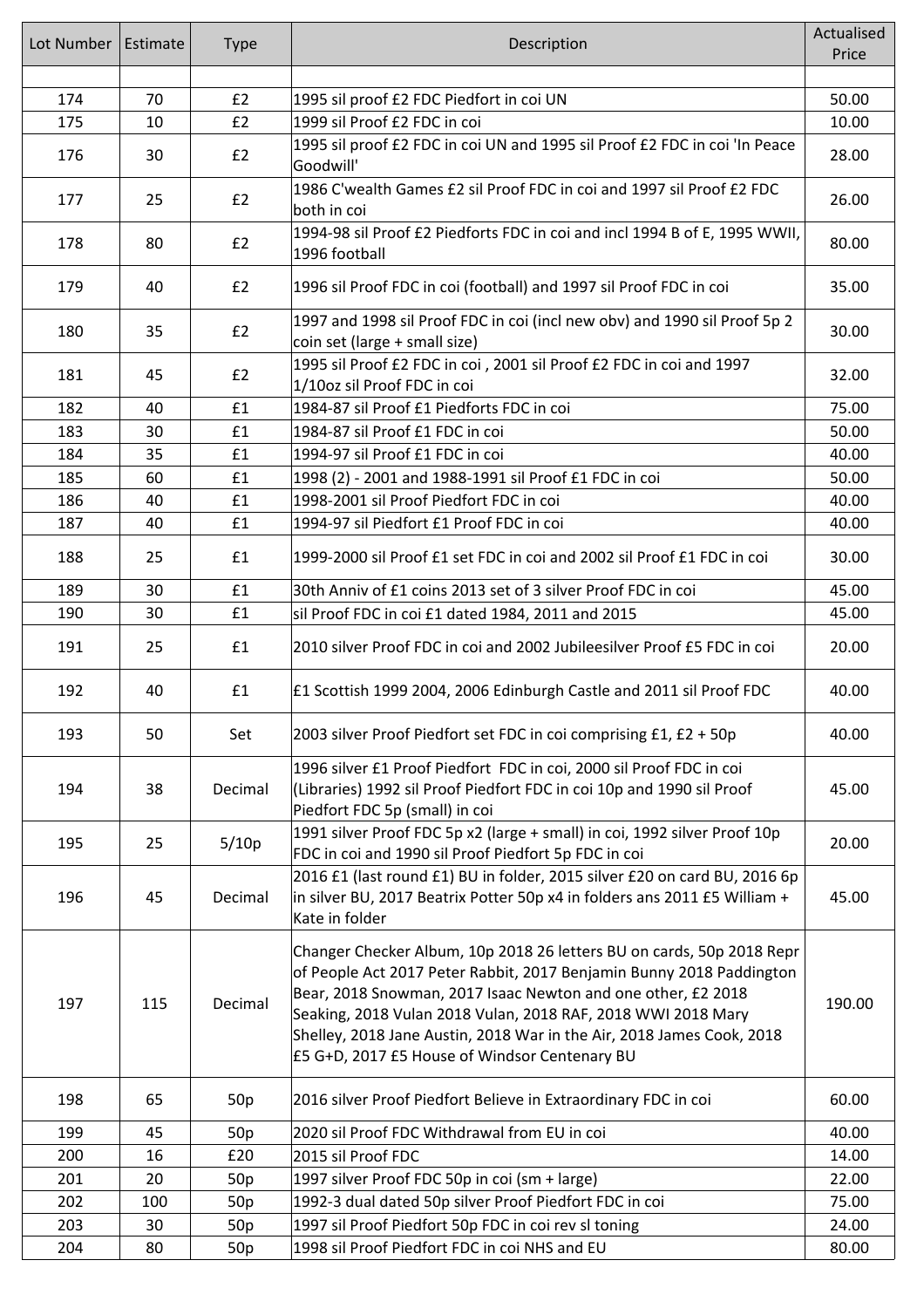| Lot Number | Estimate | <b>Type</b>         | Description                                                                                                                                                                                                                                                                                                                                                                                 | Actualised<br>Price |
|------------|----------|---------------------|---------------------------------------------------------------------------------------------------------------------------------------------------------------------------------------------------------------------------------------------------------------------------------------------------------------------------------------------------------------------------------------------|---------------------|
|            |          |                     |                                                                                                                                                                                                                                                                                                                                                                                             |                     |
| 205        | 150      | 50p                 | 1998 sil Proof Piedfort FDC in coi NHS and EU                                                                                                                                                                                                                                                                                                                                               | 110.00              |
| 206        | 20       | 50 <sub>p</sub>     | 1997 sil Proof 50p FDC in coi (2)old + new                                                                                                                                                                                                                                                                                                                                                  | 22.00               |
| 207        | 25       | 50 <sub>p</sub>     | 1989 silver Proof Piedfort 50p in coi (2) (old + new)                                                                                                                                                                                                                                                                                                                                       |                     |
| 208        | 40       | 50 <sub>p</sub>     | 1994 silver Piedfort Proof 50p 2 coin set EU + Dday                                                                                                                                                                                                                                                                                                                                         | 40.00               |
| 209        | 20       | £20                 | 2014 silver Proof FDC                                                                                                                                                                                                                                                                                                                                                                       | 12.00               |
| 210        | 80       | Decimal             | 2 1998 Ladies of Freedom sets comprising sil Britannia and 1998 sil USA<br>Dollar and 1973 EEC 50p Proof FDC in coi                                                                                                                                                                                                                                                                         | 80.00               |
| 211        | 50       | <b>Yr Sets</b>      | 1984 x2, 1985, 1990 x2, 1994 BU in folders                                                                                                                                                                                                                                                                                                                                                  | 60.00               |
| 212        | 40       | Set                 | 1994 3 coin silver Proof set comprising Dday 50p USA Dollar and France<br>1Fr                                                                                                                                                                                                                                                                                                               | 40.00               |
| 213        | 10       | Note £5 and<br>coin | 1999 £5 and £5 note YR 1999---- UNC                                                                                                                                                                                                                                                                                                                                                         | 16.00               |
| 214        | 30       | £20                 | 2 sil £20 on cards of issue BU                                                                                                                                                                                                                                                                                                                                                              | 22.00               |
| 215        | 25       | 50 <sub>p</sub>     | 1994 sil Proof Piefort FDC in coi Dday                                                                                                                                                                                                                                                                                                                                                      | 20.00               |
| 216        | 55       | 1 <sub>d</sub>      | 1902 LT toned EF with lustre traces on rev                                                                                                                                                                                                                                                                                                                                                  | 55.00               |
| 217        | 10       | <b>Medallions</b>   | 1672 Ae 53mm pierced for wearing - French? Fair, Kaiser Wilhelm<br>9/3/1888 VF 50mm some verd, Chile 1910 Centenary of mt Exposition Ae<br>59mm, 2 rev verd spots owise VF                                                                                                                                                                                                                  | 10.00               |
| 218        | 10       | <b>Yr Sets</b>      | 1953, 1965, 1966 UNC, last £sd 1st decimsal, 2x 1967 (1 only 1/2<br>complete)                                                                                                                                                                                                                                                                                                               | 18.00               |
| 219        | 160      | <b>Bullion</b>      | 8 1oz Britannias                                                                                                                                                                                                                                                                                                                                                                            | 120.00              |
| 220        | 200      | <b>Bullion</b>      | £4.94 Pre 20 45p Pre 47                                                                                                                                                                                                                                                                                                                                                                     | 200.00              |
| 221        | 100      | <b>Bullion</b>      | 5 1oz pure silver coins                                                                                                                                                                                                                                                                                                                                                                     | 100.00              |
| 222        | 40       | <b>Bullion</b>      | 2 1oz silver bullion coins                                                                                                                                                                                                                                                                                                                                                                  | 40.00               |
| 223        | 25       | <b>Bullion</b>      | 2015 1oz Proof silver bullion coin                                                                                                                                                                                                                                                                                                                                                          | 40.00               |
| 224        | 25       | <b>Medallions</b>   | 1867 Paris Exhibition Award Ae 50mm Vf-GVF                                                                                                                                                                                                                                                                                                                                                  |                     |
| 225        | 10       | Hammered            | Italy Luca 12th C Crusades VF clipped                                                                                                                                                                                                                                                                                                                                                       | 10.00               |
| 226        | 15       | Hungary             | 1540 Ar c15mm VF + silver Dinar AF                                                                                                                                                                                                                                                                                                                                                          | 16.00               |
| 227        | 15       | Thailand            | 2 Porcelain gambling tokens 1782-1809 and Aceh 17th - 18th C coin GF<br>13th C Ceylon                                                                                                                                                                                                                                                                                                       | 22.00               |
| 228        | 40       | Guernsey            | 1834 8 Doubles, light tine + underlying lustre UNC or nr so                                                                                                                                                                                                                                                                                                                                 |                     |
| 229        | 100      | Ireland             | 1940 1d, AUNC with lustre traces, the rarest in the series                                                                                                                                                                                                                                                                                                                                  |                     |
| 230        | 25       | S Africa            | 1897 2/6 VF, 1896 2/- VF, 1897 1/- VF, 1897 6d GVF, 1896 3d GF, 1892<br>$1/-$ NF-F                                                                                                                                                                                                                                                                                                          | 35.00               |
| 231        | 18       | <b>IOM</b>          | 1811 1/2d NF, 1839 1/4d VF, GF, NF, 18311/2d F-GF                                                                                                                                                                                                                                                                                                                                           | 35.00               |
| 232        | 55       | Lundy               | 1929 Puffin x2 EF, 1929 1/2 Puffin x4 NEF x2 EF x2 (6)                                                                                                                                                                                                                                                                                                                                      | 65.00               |
| 233        | 45       | Foreign             | 1742 Dutch 5/- size, poss sil shipwreck coin Fair, 1888 Brazil 2000 Reis<br>VF, Iredale + Co, Ironmongers Sydney estab 1820 token F Morrin + Co<br>Queen St Auckland Wine merchants (4)                                                                                                                                                                                                     | 55.00               |
| 234        | 50       | China               | 18 Far East 'cash' incl Chia Ching 1796-1820 gen NF, 2 Kwangsi/kwangsra<br>1736-1795 NF-F, with rev verd, and F Shangtung Province AF, Kiangsi<br>Province F-GF Typiea 1796-1820 F, Shantung 1736-95 Fair -GF, Shangsi<br>Province 1796-1820 F, Chiaching 1796-1820 F and NF, Japan 1Mon 1626-<br>1769 NG-GFKwangsi/Kwangsea AF-GF and 4 Chinese 10 and 20 cash incl<br>1906 20 cash - rare | 60.00               |
| 235        | 20       | Germany             | 1900E Sachen 5M GF                                                                                                                                                                                                                                                                                                                                                                          | 55.00               |
| 236        | 50       | <b>USA</b>          | Kennedy 1/2 doll, 2 revs Denver Mint VF                                                                                                                                                                                                                                                                                                                                                     |                     |
| 237        | 25       | Ireland             | 2 Vic 1/4d 18 mainly Irish and 5 WM Russian Badges                                                                                                                                                                                                                                                                                                                                          |                     |
| 238        | 20       | <b>USA</b>          | 1946 1/2 doll commemorative EF                                                                                                                                                                                                                                                                                                                                                              |                     |
| 239        | 30       | Germany             | 1876A 5M GF, 1910A 3M GVF, Both Prussia and 1926A 2M                                                                                                                                                                                                                                                                                                                                        | 35.00               |
|            |          |                     |                                                                                                                                                                                                                                                                                                                                                                                             |                     |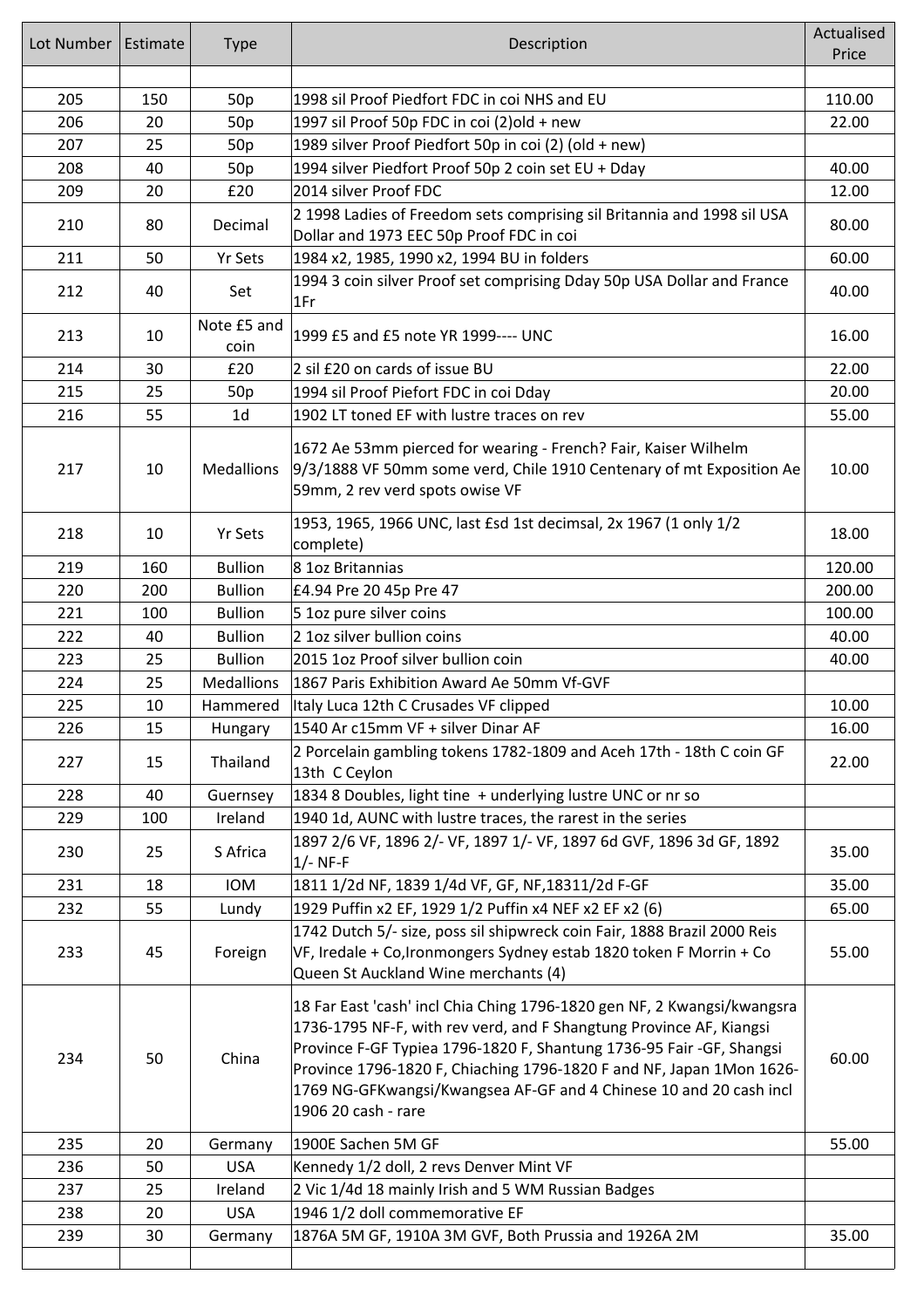| Lot Number | Estimate       | <b>Type</b>          | Description                                                                                                                                                                                                               | Actualised<br>Price |
|------------|----------------|----------------------|---------------------------------------------------------------------------------------------------------------------------------------------------------------------------------------------------------------------------|---------------------|
| 240        | 120            | <b>USA</b>           | Morgan Dollars (6) 1878S VF, 1880 O NEF, 1881S EF, 1886 GVF 1902 O<br>EF, 1921 NEF                                                                                                                                        | 110.00              |
| 241        | 65             | <b>USA</b>           | Dollars 1922 Ef, 1926 AEF, 1992 sil 1oz BU                                                                                                                                                                                |                     |
| 242        | 60             | European             | Belguim 1865 5Fr GF, France 1869A 5Fr GF-VF Dutch 1868 2 1/2G VF-<br>GVF, Spain 1871 5P GVF                                                                                                                               | 55.00               |
| 243        | 60             | C'wealth             | Canada Dollars 1953 EF, 1994 Proof FDC, Aussie 1937 5/- GVF, S<br>Rhodesia 1953 EF, S Africa 1947 5/- GEF                                                                                                                 | 50.00               |
| 244        | 50             | World                | Mixico 1968 25 Pesos UNC, 1887 Peru 1 sol VF Thai? Silver, Turkey, 2 USA<br>Dollars 1993 and 1995                                                                                                                         |                     |
| 245        | 60             | European<br>Silver   | (15) gen EF well worth a look                                                                                                                                                                                             | 65.00               |
| 246        | 25             | <b>USA</b>           | 1962, 1970, and 1982 sil Proof 1/2 Dollars FDC or nr so                                                                                                                                                                   |                     |
| 247        | 30             | <b>USA</b>           | 1/2 Dollars, 1893 GF, 1918 F, 1952 UNC, 1962, 1963, 1968 BU or nr so,<br>1/4 Dollars 1915, 1928, and 1934 F, F and GF                                                                                                     | 40.00               |
| 248        | 130            | Foreign              | c 69 good assortment with high silver content incl Liberia 10 Dollars 1oz<br>fine, Aussie 2011 1/2oz Reef, 1813 IOM 1d VF, USA 1829 1c F, Brazil 1000<br>Reis 1858 EF, German 2008 10 Euros UNC, 1960 S Africa Proof AFDC | 130.00              |
| 249        | 2000           | S Africa             | 1968 Proof Rand obv with V minor spotting which does not unduly<br>detract, rev FDC or nr so<br>Krause estimates 20 known                                                                                                 |                     |
| 250        | $\overline{7}$ | <b>USA</b>           | 91/2 D Face and 1896 and 1913 5c both VF                                                                                                                                                                                  | 12.00               |
|            |                |                      |                                                                                                                                                                                                                           |                     |
| 251        | 25             | Foreign              | Guernsey 2003 £5 silver Proof FDC and Gibraltar 2004 £5 silver Proof FDC                                                                                                                                                  | 22.00               |
| 252        | 20             | <b>Brazil</b>        | 1889 2000 Reis VF                                                                                                                                                                                                         | 45.00               |
| 253        | 17             | <b>IOM</b>           | 7 World Cup 5/- 1982 BU and 1982 silver Proof FDC 20p in official folders                                                                                                                                                 | 18.00               |
| 254        | 5              | Hong Kong            | 1988 Proof set in de luxe case FDC                                                                                                                                                                                        | 90.00               |
| 255        | 30             | Guernsey             | 1986 Proof set FDC in coi and 2 Guernsey silver Proof £2 FDC in coi                                                                                                                                                       | 30.00               |
| 256        | 45             | Jersey               | 4 1986 sil Proof FDC £1 in coi and 1966 Proof set FDC or nr so                                                                                                                                                            | 40.00               |
| 257        | 45             | <b>Bahamas</b>       | 1978 silver Proof 10 Dollars x2 in coi                                                                                                                                                                                    | 40.00               |
| 258        | 45             | <b>Belize</b>        | 1975 silver Proof Set FDC in coi                                                                                                                                                                                          | 45.00               |
| 259        | 15             | Trinidad +<br>Tobago | 1973 silver Proof 10 Dollars FDC in coi                                                                                                                                                                                   | 15.00               |
| 260        | 15             | Jersey               | 1989 silver Proof £2 FDC in coi                                                                                                                                                                                           | 15.00               |
| 261        | 20             | Cook Island          | 1977 silver 25 Dollars BU on FDC                                                                                                                                                                                          | 15.00               |
| 262        | 45             | <b>Bahamas</b>       | 1978 silver Proof Dollars x2 in coi 1974 silver Proof Set FDC in coi                                                                                                                                                      | 40.00               |
| 263        | 45             | <b>Belize</b>        | 1974 silver Proof Set FDC coi                                                                                                                                                                                             | 45.00               |
| 264        | 45             | <b>USA</b>           | 1974, 1975 and 1976 Bicentennial sil Proof sets FDC in cases of issue                                                                                                                                                     | 32.00               |
| 265        |                | NO LOT               | NO LOT                                                                                                                                                                                                                    |                     |
| 266        | 10             | <b>USA</b>           | 11 medallions commemorrating the revollution in album                                                                                                                                                                     | 10.00               |
| 267        | 50             | <b>USA</b>           | 1904 O Doll BU or nr so 1923 Doll UNC                                                                                                                                                                                     | 50.00               |
| 268        | 17             | <b>USA</b>           | Nat American Bk of New Orleans tube of \$10 face of Kennedy 1/2 Doll                                                                                                                                                      | 14.00               |
| 269        | 65             | <b>USA</b>           | \$2.1 face silver plus \$5 Kennedy 1/2 Dollars 1965-9 and non-silver \$4 1/4<br>face                                                                                                                                      | 40.00               |
| 270        | 170            | World                | 6 Spain 100 pesstas, 9 Irish 10/- 1966 1964 Bermuda 5/- Canada<br>Olympics 1978 5+10 Dollars, 1981 IOM £5 and c155g misc foreign silver<br>coins                                                                          | 180.00              |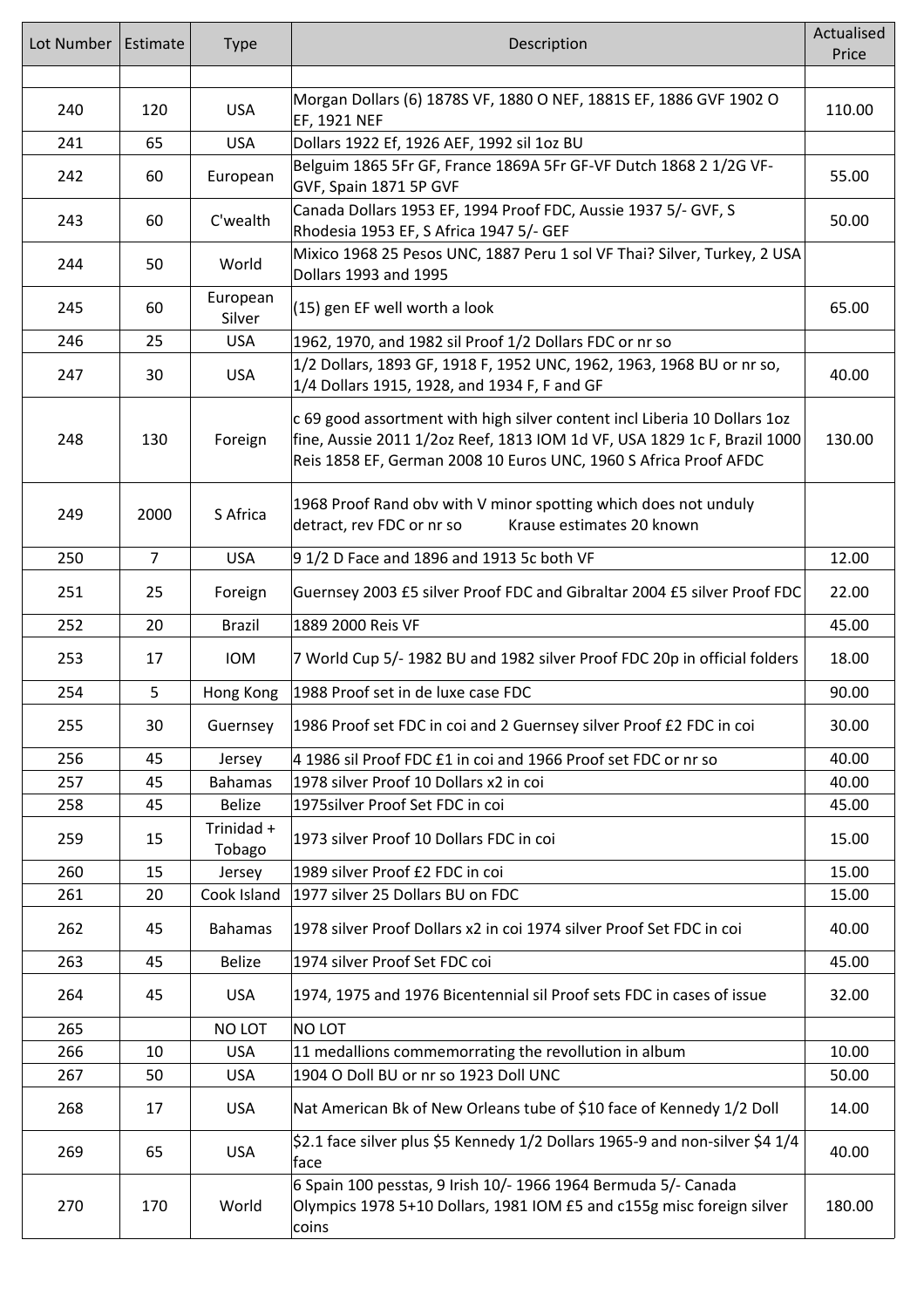| Lot Number | Estimate | <b>Type</b>        | Description                                                                                                                                                                                                                   | Actualised<br>Price |
|------------|----------|--------------------|-------------------------------------------------------------------------------------------------------------------------------------------------------------------------------------------------------------------------------|---------------------|
|            |          |                    |                                                                                                                                                                                                                               |                     |
| 271        | 25       | World              | bag of c 873g foreign coins also foreign sets, commemoratives +<br>medallions, 30x 5/- 1965-81 quantity of 1d, 1/4d etc                                                                                                       | 26.00               |
| 272        | 360      | Canada             | 1976 Olympics Cabinet awarded to Games Sponsors, contains 10 Dollars<br>x 14 5 Dollars x14                                                                                                                                    | 380.00              |
| 273        | 35       | <b>Bahamas</b>     | 1966 YS in coi UNC the 1c is missing                                                                                                                                                                                          | 30.00               |
| 274        | 35       | <b>Brit Virgin</b> | 1975 Proof Set FDC in coi + 1982 Falklands Proof set in original case                                                                                                                                                         | 30.00               |
| 275        | 35       | <b>Brit Virgin</b> | 1974 Proof Set FDC in coi + 1982 Falklands Proof Set cased                                                                                                                                                                    | 30.00               |
| 276        | 35       | <b>Brit Virgin</b> | 1978 Silver Jubilee Proof Set FDC in coi                                                                                                                                                                                      | 30.00               |
| 277        | 100      | Panama             | 1975 Proof Set in coi                                                                                                                                                                                                         | 72.00               |
| 278        | 80       | Panama             | 1971 20 Balboas Proof FDC in coi                                                                                                                                                                                              | 70.00               |
| 279        | 80       | Panama             | 1972 20 Balboas Proof FDC in coi                                                                                                                                                                                              | 70.00               |
| 280        | 80       | Panama             | 1973 20 Balboas Proof FDC in coi                                                                                                                                                                                              | 70.00               |
| 281        | 40       | Panama             | 1978 20 Balboas Proof FDC in coi                                                                                                                                                                                              | 70.00               |
| 282        | 80       | Panama             | 1977 20 Balboas Proof FDC in coi                                                                                                                                                                                              | 70.00               |
| 283        | 40       | Panama             | 1978 10 Balboas Proof FDC in coi                                                                                                                                                                                              | 35.00               |
| 284        | 80       | Panama             | 1979 20 Balboas Proof FDC in coi                                                                                                                                                                                              | 70.00               |
| 285        | 300      | Russia             | 1980 Olympics album containing 11 10k +10 5k                                                                                                                                                                                  | 260.00              |
| 286        | 15       | <b>Brit Virgin</b> | 1973 Proof Set in coi FDC                                                                                                                                                                                                     | 15.00               |
| 287        | 15       |                    | 1978 Proof Set in coi FDC                                                                                                                                                                                                     | 12.00               |
|            |          | <b>Brit Virgin</b> |                                                                                                                                                                                                                               |                     |
| 288        | 5        | Cook Island        | 1975 Proof Set in coi                                                                                                                                                                                                         | 5.00                |
| 289        | 50       | Channel<br>Island  | Jersey silver Proof Piedfort £2 and Guernsey sil Proof Piedfort £2 FDC in<br>coi                                                                                                                                              | 44.00               |
| 290        | 75       | Falkland           | 1986 sil Proof £25 FDC in coi                                                                                                                                                                                                 | 65.00               |
| 291        | 70       | Jersey             | 8 Sil Proof £1 FDC in coi                                                                                                                                                                                                     | 70.00               |
| 292        | 70       | <b>Bahamas</b>     | 1973 Independence Sil Proof 10 Dollars FDC in coi                                                                                                                                                                             | 50.00               |
| 293        | 15       | Jersey             | 1995 sil Proof FDC £2 in coi                                                                                                                                                                                                  | 15.00               |
| 294        | 15       | Alderney           | 1989 sil Proof FDC £2 in coi                                                                                                                                                                                                  | 13.00               |
| 295        | 15       | Guernsey           | 1978 sil Proof 25p FDC in coi                                                                                                                                                                                                 | 13.00               |
| 296        | 15       | Falkland           | 1985 sil Proof 50p FDC in coi                                                                                                                                                                                                 | 13.00               |
| 297        | 15       | Guernsey           | 1989 sil Proof £2 FDC in coi                                                                                                                                                                                                  | 13.00               |
| 298        | 20       |                    | Turks/Coicos 1978 sil Proof FDC 20 Crowns in coi                                                                                                                                                                              | 16.00               |
| 299        | 35       | Channel<br>Island  | Guernsey 1999 sil Proof £1 FDC in coi 3 Jersey sil Proof £1 FDC in coi 2<br>Jersey 1966 5/- Proof FDC in coi                                                                                                                  | 24.00               |
| 300        | 50       | <b>IOM</b>         | 1980 sil Proof 5/- FDC in coi (Queen Mother) 1982 sil Proof 5/- FDC in coi<br>2x 1980 sil Proof 50p 1980 sil Proof £1 FDC in coi                                                                                              | 50.00               |
| 301        | 40       | <b>USA</b>         | 1976 Bicenteninal silver set Proof FDC in coi together with silver<br>Bicentennial medal Proof FDC in coi and Canada 1964 Dollar cased                                                                                        | 50.00               |
| 302        | 22       | Cayman<br>Island   | silver Proof 25 Dollars FDC in coi                                                                                                                                                                                            | 20.00               |
| 303        | 60       | Jamaica            | silver Proof 25 Dollars FDC in coi and 1979 10th Anniv of Pr of Wales<br>investiture in coi                                                                                                                                   | 60.00               |
| 304        | 65       | Foreign            | 1982 China YS BU, Hong Kong Medallion, 1966 Bermuda silver Proof 5/-<br>UNC in coi, Falklands 1977 silver Proof 25p FDC in coi, 1967 Gibraltar 5/-<br>USA Calendar medallion, Trinidad + Tobago 10+5 Dollars silver Proof FDC | 50.00               |
| 305        | 50       | <b>USA</b>         | 6 Eisenhower Proof silver Dollars FDC in original boxes                                                                                                                                                                       | 50.00               |
| 306        | 36       | <b>USA</b>         | 3 1976 Bicentennial Proof Set FDC in original envelopes                                                                                                                                                                       | 20.00               |
| 307        | 45       | <b>USA</b>         | 5 Eisenhower Proof silver Dollars in original boxes                                                                                                                                                                           | 45.00               |
| 308        | 20       | <b>USA</b>         | 4 Bicentenial Proof Sets FDC in coi                                                                                                                                                                                           | 35.00               |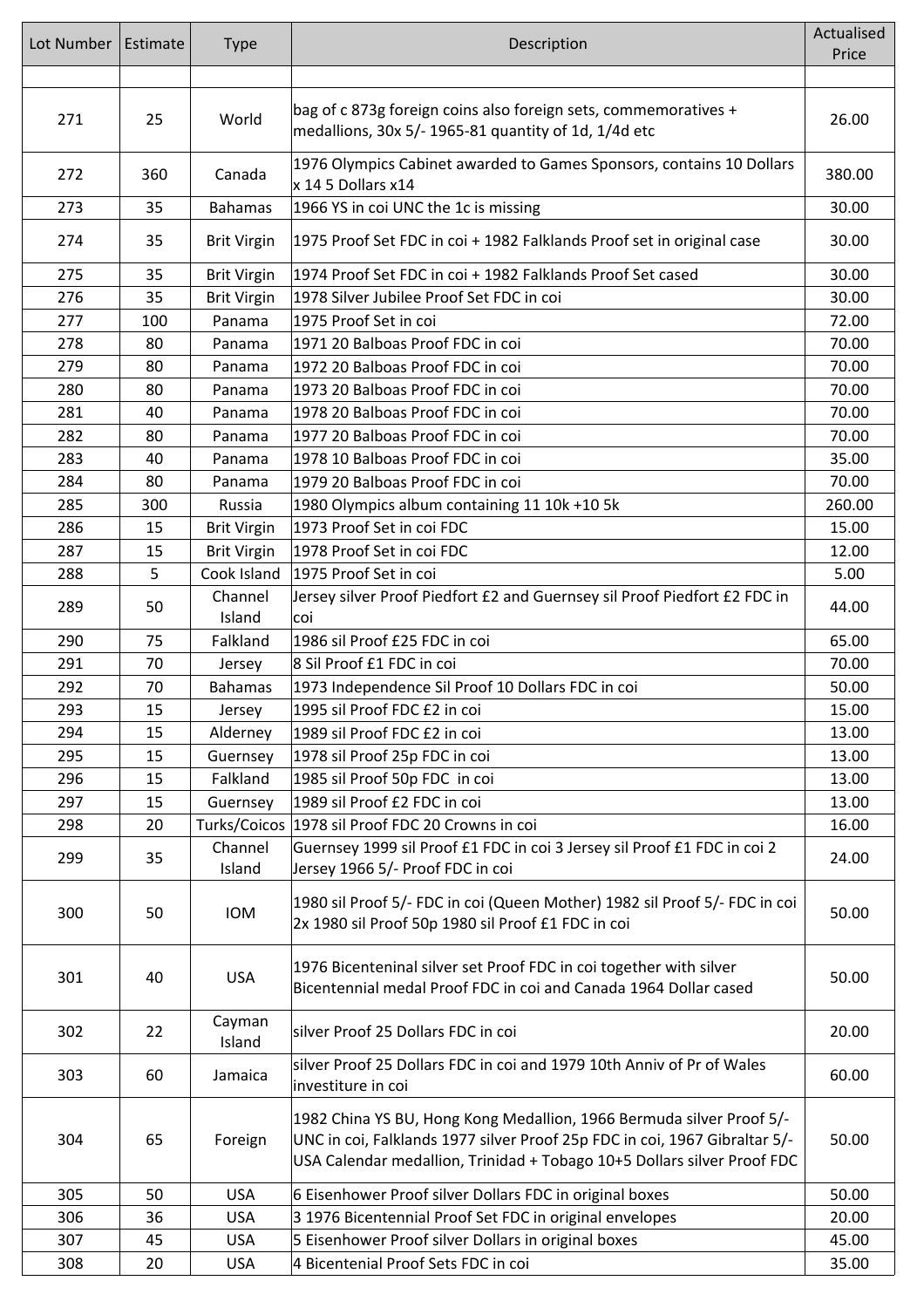| Lot Number | Estimate | <b>Type</b>             | Description                                                                                                                                                                         | Actualised<br>Price |
|------------|----------|-------------------------|-------------------------------------------------------------------------------------------------------------------------------------------------------------------------------------|---------------------|
|            |          |                         |                                                                                                                                                                                     |                     |
| 309        | 25       | <b>USA</b>              | 1986 Liberty Set comparising silver Dollar + 1/2 Dollar FDC in coi                                                                                                                  | 26.00               |
| 310<br>311 | 15       | <b>USA</b>              | 5 Bicentennial Medals ea in coi, 2nd Congress and Bicentennial medal<br>and cashet in original folder<br>NO LOT                                                                     | 14.00               |
| 312        | 45       | Jamaica                 | sil Proof FDC 10 Dollars ea in coi 1974, 1975, 1976, 1977 and 1979                                                                                                                  | 45.00               |
| 313        | 36       | Jamaica                 | 1974 and 1975 Proof Sets FDC in coi                                                                                                                                                 | 30.00               |
| 314        | 55       | Foreign                 | 1995 sil Proof Jersey £2 FDC in coi, IOM World Cup 5/-, IOM 50p in<br>wallet, Canada Olympics 1976 BU, 2 USA Bicentennial medallions 1988<br>Hong Kong Yr Set in original folder BU | 40.00               |
| 315        | 120      | World                   | 1977 Silver Jubilee Proof 5/- set FDC in coi comprising GB, Tristan de<br>Cunha, Gibraltar, Seychelles, Mauritious, Jersey, St Helena, Guernsey                                     | 120.00              |
| 316        | 45       | <b>Belize</b>           | 1974 Proof Set FDC in coi                                                                                                                                                           | 40.00               |
| 317        | 60       | <b>Brit Virgin</b>      | 1977 and 1979 Proof sets in coi                                                                                                                                                     | 50.00               |
| 318        | 10       | Philippines             | 1978 Proof set in coi FDC and 1975 Philippines Proof set FDC in coi                                                                                                                 | 12.00               |
| 319        | 60       | <b>Brit Virgin</b>      | 1973 Proof set FDC in coi                                                                                                                                                           | 50.00               |
| 320        | 150      | Panama                  | 1979 silver Proof set FDC in coi and 20 Balboas silver Proofs 1974 and<br>1975 in coi                                                                                               | 150.00              |
| 321        | 21       | Bermuda                 | 1975 silver Proof 25 Dollars FDC on a 1st day cover in wallet                                                                                                                       | 20.00               |
| 322        | 55       | Panama                  | 1976 silver Proof Set in coi FDC comprising 20 Balboas and 2 1/2c                                                                                                                   | 55.00               |
| 323        | 115      | Russia                  | 1980 Olympics silver Proofs FDC or nr so 10 oddments                                                                                                                                | 90.00               |
| 324        | 30       | Jamaica                 | 1979 Proof Set FDC in coi and 1975 notes in wallet range 1-10 Dollars                                                                                                               | 40.00               |
| 325        | 65       | <b>USA</b>              | Bicentennial Medallions set FDC and a silver medallion c132g                                                                                                                        | 60.00               |
| 326        | 20       | <b>Brit Virgin</b>      | 1974 Proof Set in original folder and a Papau New Guinea 1977 10 Kina<br>silver Proof FDC on 1st day cover                                                                          | 16.00               |
| 327        | 30       | China                   | Shenxiau sil medallion Proof FDC in coi wtc2oz                                                                                                                                      | 35.00               |
| 328        | 75       | <b>UN</b>               | set of 5 sil medallions ea on a FDC                                                                                                                                                 | 55.00               |
| 329        | 30       | <b>Brit Virgin</b>      | 1975 Proof set in coi FDC - almost all sil                                                                                                                                          | 22.00               |
| 330        | 30       | <b>Barbados</b>         | 1973 Proof set FDC or nr so in coi                                                                                                                                                  | 30.00               |
| 331        | 60       | <b>IOM</b>              | 1983-86 set of 4 Silver Proof Piedfort £1 FDC in coi                                                                                                                                | 50.00               |
| 332        | 30       | Panama                  | silver Proof FDC 10 Balboas in coi commorates Panama Canal                                                                                                                          | 30.00               |
| 333        | 60       | Jamaica                 | 1978 silver Proof 25 Dollars in coi                                                                                                                                                 | 50.00               |
| 334        | 32       |                         | Turks/Coicos   1977 silver Proof 25 crowns in coi and 1979 sil Proof 10 crowns FDC in coi                                                                                           | 24.00               |
| 335        | 20       | Netherlands<br>Antilles | 1976 sil Proof 25G FDC in coi                                                                                                                                                       | 20.00               |
| 336        | 26       | Papau New<br>Guinea     | 1975 Proof set in coi                                                                                                                                                               | 26.00               |
| 337        | 60       | <b>Bahamas</b>          | 1975 sil Proof 10 Dollars FDC in coi, 1978 sil Proof 2 Dollars FDC in coi<br>and 1973 sil 10 dollars Proof FDC in coi                                                               | 55.00               |
| 338        | 75       | Falkland                | 1985 sil Proof £25 FDC in coi                                                                                                                                                       | 70.00               |
| 339        | 25       | Falkland                | 1982 sil Proof Liberation 5/- FDC in coi and 2 Task Force crown medals<br><b>BU</b>                                                                                                 | 26.00               |
| 340        | 15       | Curacao                 | 1944 2 1/2G in sil BU                                                                                                                                                               | 85.00               |
| 341        | 40       | Foreign                 | Guensey 1999 Sil Proof £5 FDC in coi S Helena sil Proof Piedfort 1984 FDC<br>in coi 1989 Jersey sil Proof £1 FDC in coi                                                             | 35.00               |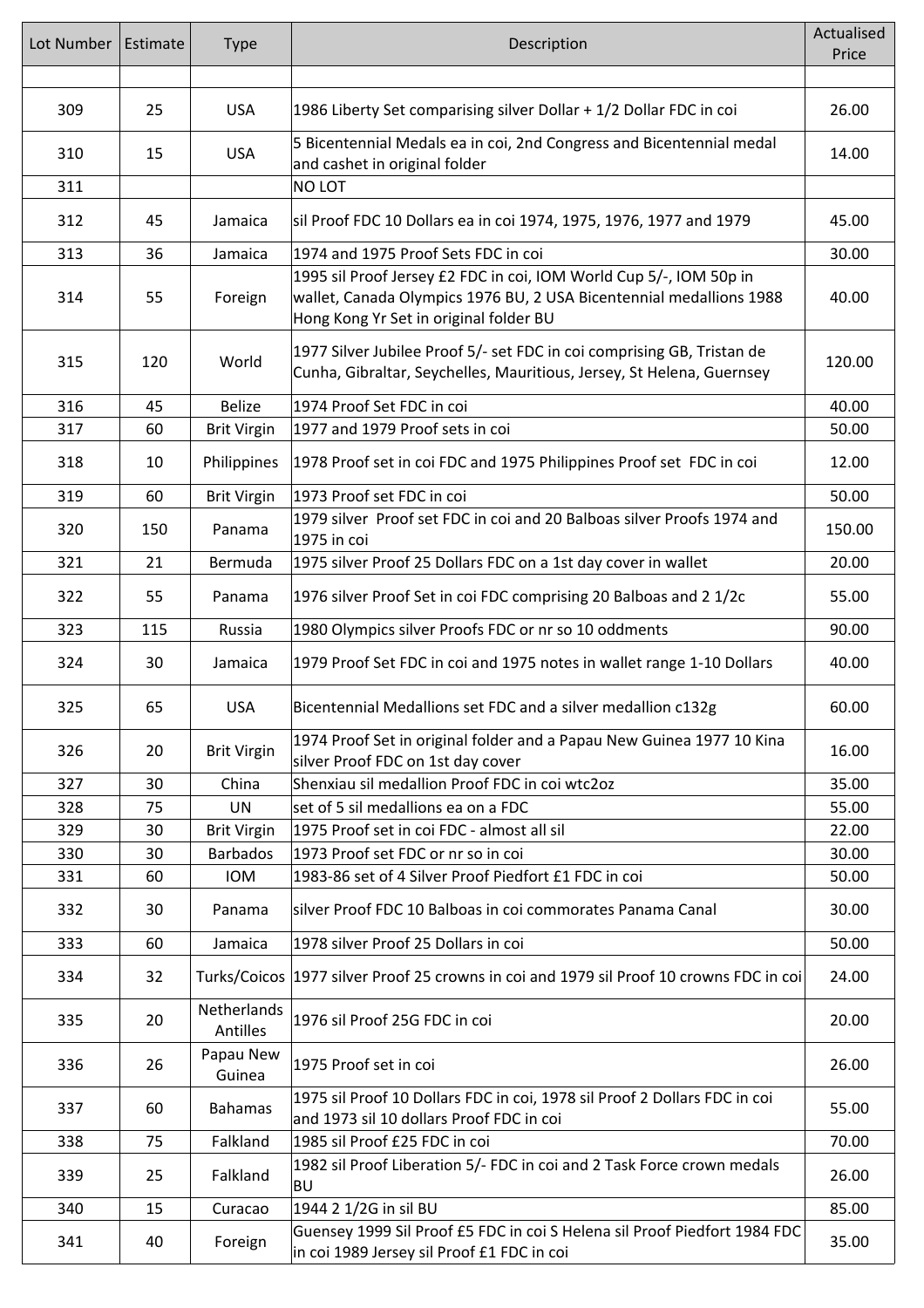| Lot Number | Estimate | <b>Type</b> | Description                                                                                                                                                                                                                                                                                                                                                                                          | Actualised<br>Price |
|------------|----------|-------------|------------------------------------------------------------------------------------------------------------------------------------------------------------------------------------------------------------------------------------------------------------------------------------------------------------------------------------------------------------------------------------------------------|---------------------|
|            |          |             |                                                                                                                                                                                                                                                                                                                                                                                                      |                     |
| 342        | 35       | Foreign     | USA 3 Bicentennial medallions in sil Proof FDC in coi, 1975 Canada<br>Calgary Dollar N zealand 1949 5/- silver and 1970 Dollar GEF, 1977 Silver<br>Jubilee Dollar Proof FDC in coi                                                                                                                                                                                                                   | 24.00               |
| 343        | 600      | Gold        | 1902 Matt Proof Sov                                                                                                                                                                                                                                                                                                                                                                                  |                     |
| 344        | 260      | Gold        | 1980 Proof sovereign FDC coi                                                                                                                                                                                                                                                                                                                                                                         | 300.00              |
| 345        | 260      | Gold        | 2005 Proof sovereign FDC in coi                                                                                                                                                                                                                                                                                                                                                                      | 410.00              |
| 346        | 1700     | Gold        | 1902 Matt Proof set Sov - Maundy 1d in coi. The silver toning quite well<br>matched UNC or nr so. One or two scuffs to the outer case, but<br>internally is nr pristine                                                                                                                                                                                                                              |                     |
| 347        | 2500     | Gold        | 1911 Proof £5 a few h'lines as often with a pleasing appearance UNC or<br>There has been a doubt expressed about the<br>nr so<br>authenticity of this piece<br>In these circumstances we cannot<br>guarantee its authenticity though we can confirm that both the weight<br>and carrat of the gold are correct.<br>We therefore offer<br>this piece on a 'buyer beware' basis and is 'sold as seen'. |                     |
| 348        | 75       | Gold        | IOM 1980 Queen Mother 5/- FDC or nr so in coi                                                                                                                                                                                                                                                                                                                                                        | 65.00               |
| 349        | 400      | Gold        | Thistle crown S2627 1604-19 sl clipped on one edge c10mm long but<br>only 1 or 2 mm wide NVF-VF                                                                                                                                                                                                                                                                                                      | 400.00              |
| 350        | 1400     | Gold        | 1826 Soveriegn some v minor obv surf mks under magnification owise<br>EF+                                                                                                                                                                                                                                                                                                                            |                     |
| 351        | 560      | Gold        | 2005 £2 Proof FDC                                                                                                                                                                                                                                                                                                                                                                                    | 675.00              |
| 352        | 280      | Gold        | 1866 SB Sovereign VF                                                                                                                                                                                                                                                                                                                                                                                 | 310.00              |
| 353        | 170      | Gold        | 1817 1/2 Sov F                                                                                                                                                                                                                                                                                                                                                                                       | 170.00              |
| 354        | 160      | Gold        | 1852 1/2 Sov F                                                                                                                                                                                                                                                                                                                                                                                       | 170.00              |
| 355        | 100      | Gold        | 1802 1/3 Guinea GF v sl rev indent, hardly noticeable                                                                                                                                                                                                                                                                                                                                                | 100.00              |
| 356        | 230      | Gold        | 2002 Proof 1p FDC wt c7g                                                                                                                                                                                                                                                                                                                                                                             | 250.00              |
| 357        | 460      | Gold        | 2012 Elizabeth + Lion Proof Set comprising Soveriegn, 1/2 Soveriegn and<br>1/4 Sovereign FDC in coi. Issued by Tristan da Cunha                                                                                                                                                                                                                                                                      | 500.00              |
| 358        | 260      | Gold        | S Africa 1897 Kruger pond F                                                                                                                                                                                                                                                                                                                                                                          | 316.00              |
| 359        | 230      | Gold        | France 1812A 20Fr F                                                                                                                                                                                                                                                                                                                                                                                  | 265.00              |
| 360        | 240      | Gold        | France 1815A 20Fr VF                                                                                                                                                                                                                                                                                                                                                                                 | 290.00              |
| 361        | 240      | Gold        | France 1815R 20Fr VF                                                                                                                                                                                                                                                                                                                                                                                 | 290.00              |
| 362        | 250      | Gold        | France 1869A 20Fr EF                                                                                                                                                                                                                                                                                                                                                                                 | 260.00              |
| 363        | 70       | Gold        | Japan 2BU 1868-69 GVF                                                                                                                                                                                                                                                                                                                                                                                | 70.00               |
| 364        | 30       | Gold        | Japan 2 Shu 1832-58 VF                                                                                                                                                                                                                                                                                                                                                                               | 45.00               |
| 365        | 550      | Gold        | N Zzealand 10Dollars Proof FDC in coi                                                                                                                                                                                                                                                                                                                                                                |                     |
| 366        | 1400     | Gold        | Edward IV 1464-70 York 1/2 Ryal S1963 a little crimped GF for detail                                                                                                                                                                                                                                                                                                                                 |                     |
| 367        | 350      | Gold        | 1788 Guinea F but creased                                                                                                                                                                                                                                                                                                                                                                            |                     |
| 368        | 420      | Gold        | 1788 Guinea poss ex-mt VF                                                                                                                                                                                                                                                                                                                                                                            |                     |
| 369        | 440      | Gold        | 1792 Guinea GF                                                                                                                                                                                                                                                                                                                                                                                       | 500.00              |
| 370        | 450      | Gold        | 1843 3/ inv 2 Sovereign NVF                                                                                                                                                                                                                                                                                                                                                                          | 450.00              |
| 371        | 1700     | Gold        | 1817 Sovereign slabbed LCGS55 NEF                                                                                                                                                                                                                                                                                                                                                                    |                     |
| 372        | 1200     | Gold        | 1866 Australia Sovereign Sydney mint slabbed LCGS55 NEF, very good<br>eye appeal                                                                                                                                                                                                                                                                                                                     |                     |
| 373        | 7500     | Gold        | 2020 James Bond Proof FDC set of 3 1oz 24ct £100 coin in coi. Mintage<br>360 limited presentation 350                                                                                                                                                                                                                                                                                                |                     |
| 374        | 1400     | Gold        | 2020 James Bond Proof FDC set of 3 2oz 24ct £200 coin in coi. Mintage<br>260 limited presentation 250                                                                                                                                                                                                                                                                                                |                     |
| 375        | 13000    | Gold        | 2020 James Bond Proof FDC 5oz 24ct £500 coin in coi                                                                                                                                                                                                                                                                                                                                                  |                     |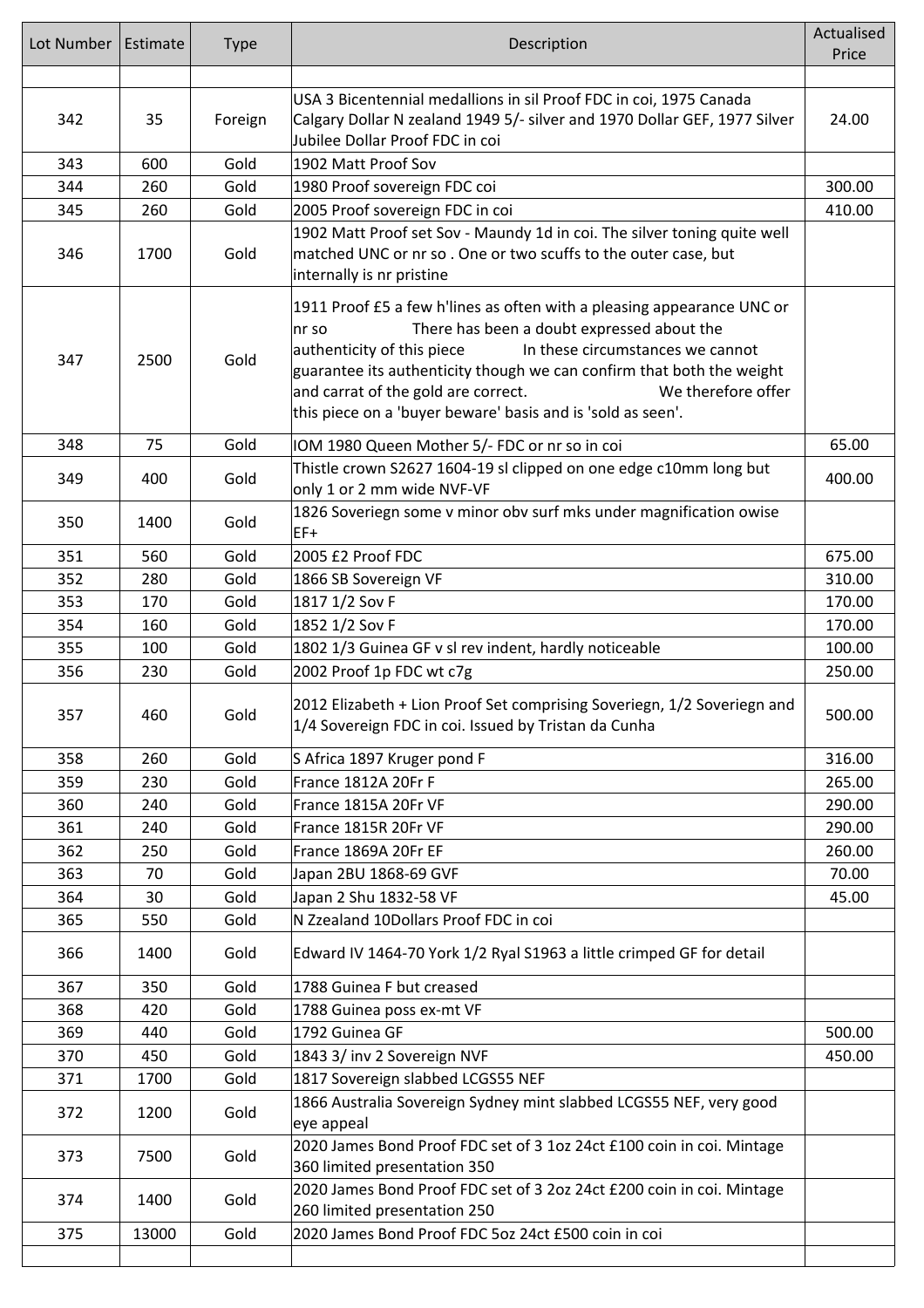| Lot Number | Estimate | <b>Type</b> | Description                                                                                                                                                                               | Actualised<br>Price |
|------------|----------|-------------|-------------------------------------------------------------------------------------------------------------------------------------------------------------------------------------------|---------------------|
|            |          |             |                                                                                                                                                                                           |                     |
| 376        | 3250     | Gold        | 2013 Britannia Proof Set FDC in coi comprising £100 - £1, 5 coins. This is<br>one of 250 limited presentation sets and struck in 24ct                                                     | 3,500.00            |
| 377        | 2800     | Gold        | Capt Cook's Voyage of Discovery Proof Set comprising of 3 Proof £2 FDC<br>in coi dated 2018, 2019 and 2020. There is a limited presentation of 340<br>such sets. Each coin struck in 24ct |                     |
| 378        | 650      | Gold        | 2007 St George and Dragon set comprising the 2007 Sovereign Proof FDC<br>and Russian 50 Roubles. The Russian coin is 24ct and is BU. This set is<br>housed in a plush presentation case   |                     |
| 379        | 6750     | Gold        | Olympic Countdown to london set comprising 2009, 2010, 2011 and<br>2012 Proof FDC £5 in coi. Mintages are 4000 in 2009 and 3000 for the<br>reminder                                       |                     |
| 380        | 3900     | Gold        | 2002 Commonwealth Games Proof set FDC comprising 4 £2 coins in coi -<br>mintage 500                                                                                                       |                     |
| 381        | 18000    | Gold        | 2020 Elton John Proof £500 FDC in coi struck in 24ct and has a mintage<br>of only 50! The coin weighs 5ozs                                                                                |                     |
| 382        | 2900     | Gold        | 2021 150th Anniversary of the Albert Hall Proof Domed £5 limited<br>prestentation 200                                                                                                     |                     |
| 383        | 9500     | Gold        | 2016 Shakespeare Proof FDC £500 in 24ct wt 5oz in coi. Limited edition<br>presentation 50!                                                                                                |                     |
| 384        | 2800     | Gold        | Trial of the Pyx 2017 King Canute Proof FDC £5. Only 6 Struck                                                                                                                             |                     |
| 385        | 2800     | Gold        | Trail of the Pyx 2017 Proof £5 FDC 300th Anniversary of the 1st<br>Sovereign. Only 6 struck                                                                                               |                     |
| 386        | 700      | Gold        | 2005 Proof £2 FDC Gunpowder Plot in coi mintage 1500                                                                                                                                      |                     |
| 387        | 900      | Gold        | 2005 Proof £2 FDC End of WWII in coi limited presentation 1750                                                                                                                            |                     |
| 388        | 1000     | Gold        | 2009 Proof £2 FDC Charles Darwin in coi mintage 1000                                                                                                                                      |                     |
| 389        | 1100     | Gold        | 2014 Proof £2 FDC 100th Anniversary of WWI in coi limited edition<br>presentation 750                                                                                                     |                     |
| 390        | 1350     | Gold        | 2015 Proof £2 FDC Royal Navy in coi Limited Edition Presentation 750                                                                                                                      |                     |
| 391        | 1100     | Gold        | 2016 Proof £2 FDC 'Army' in coi Limited Edition Presentation 750                                                                                                                          |                     |
| 392        | 1100     | Gold        | 2017 Proof £2 FDC WWI Aviation in coi Limited Edition Presentation 450                                                                                                                    |                     |
| 393        | 1100     | Gold        | 2018 Proof £2 FDC 1st WW Armistice in coi Limited Edition Presentation<br>750                                                                                                             |                     |
| 394        | 1100     | Gold        | 2019 Proof £2 FDC 75th Anniversary Dday in coi Limited Edition<br>Presentation 400                                                                                                        |                     |
| 395        | 1100     | Gold        | 2020 Proof FDC £2 in coi VE Day Limited Edition Presentation 475                                                                                                                          |                     |
| 396        | 1000     | Gold        | 2009 Proof FDC £2 in coi Robbie Burns mintage 1000                                                                                                                                        |                     |
| 397        | 1300     | Gold        | 2011 Proof FDC £2 in coi Mary Rose mintage 1511                                                                                                                                           |                     |
| 398        | 1300     | Gold        | 2012 Proof FDC £2 in coi Handover to Rio Olympics mintage 1200                                                                                                                            |                     |
| 399        | 1200     | Gold        | 2015 Proof FDC £2 in coi Magna Carta mintage 400                                                                                                                                          |                     |
| 400        | 2100     | Gold        | 2009 Proof FDC £5 in coi Henry VIII mintage 1509                                                                                                                                          | 1,800.00            |
| 401        | 2100     | Gold        | 2010 Proof FDC £5 in coi Restoration of the Monarchy mintage 1200                                                                                                                         | 1,750.00            |
| 402        | 1800     | Gold        | 2017 set Proof FDC £1 in coi - last round £1 2016 and first 12 sided dated<br>2017 Limitied Edition Presentation 100                                                                      |                     |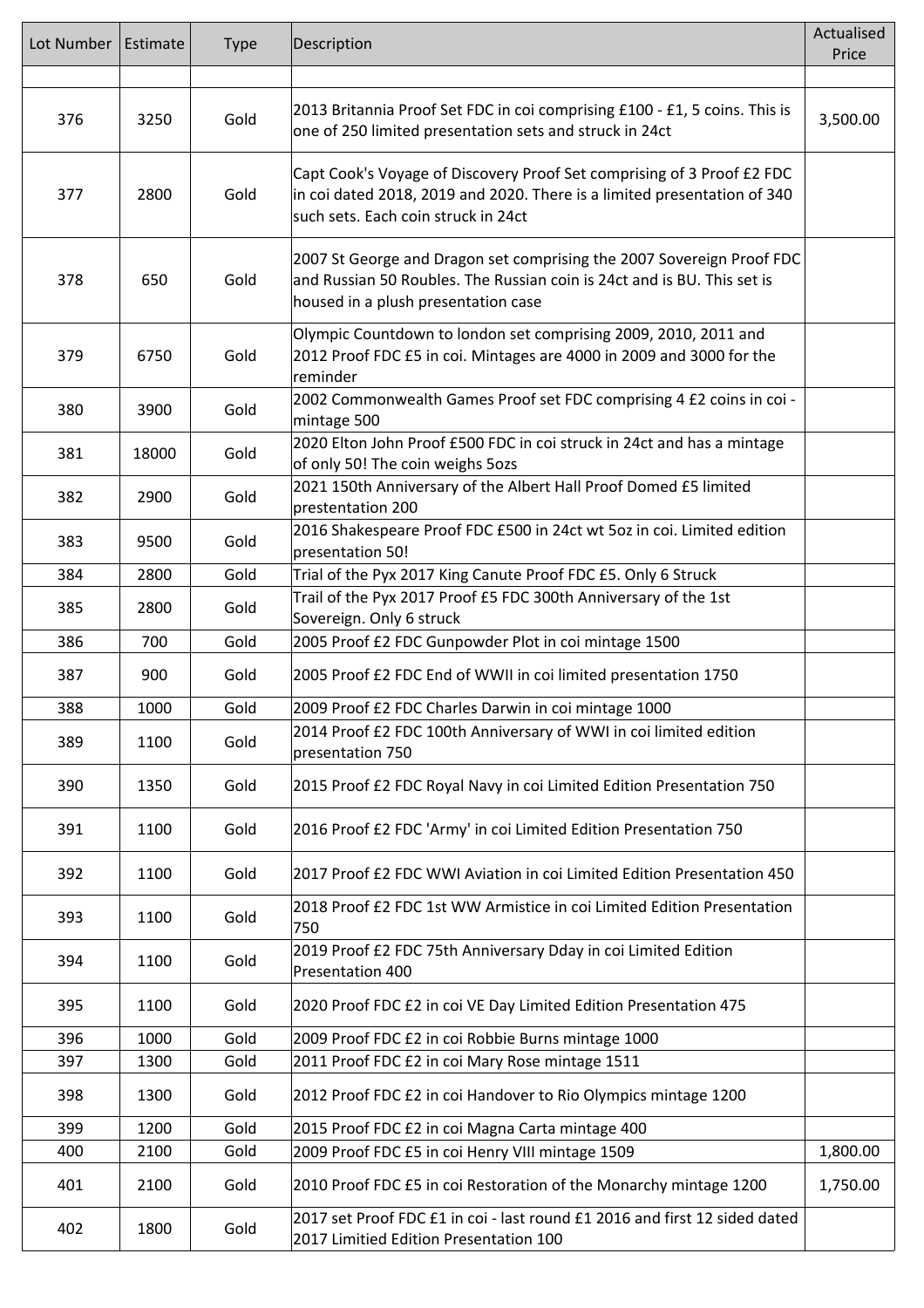| Lot Number | Estimate | <b>Type</b> | Description                                                                                                     | Actualised<br>Price |
|------------|----------|-------------|-----------------------------------------------------------------------------------------------------------------|---------------------|
|            |          |             |                                                                                                                 |                     |
| 403        | 1100     | Gold        | 2017 Proof FDC £1 in coi - Nations of the Crown Limited Edition<br>Prestentation 2017                           |                     |
| 404        | 1100     | Gold        | 2021 Proof FDC Britannia (£25) in coi Limited Edition Prestation 775                                            |                     |
| 405        | 475      | Gold        | 1999 Sovereign Proof FDC in coi                                                                                 |                     |
| 406        | 1100     | Gold        | 2016 Sovereign Proof FDC in coi (last round pound) Limited Edition<br>Presentation 500                          |                     |
| 407        | 500      | Gold        | 2017 Sovereign Proof FDC coi Limited Edition Presentation 10500                                                 | 700.00              |
| 408        | 1100     | Gold        | 2017 Sovereign Piedfort Proof FDC in coi Limited Edition Presentation<br>3500                                   |                     |
| 409        | 500      | Gold        | 2018 Sovereign Proof FDC in coi Limited Edition Presentation 10500                                              |                     |
| 410        | 700      | Gold        | 2017 Sovereign BU in coi. This was struck on 1st July. Mintage 1817                                             |                     |
| 411        | 600      | Gold        | 1887 JH Sovereign and 1887 JH 1/2 Sovereign EF and GEF respectively<br>(cased)                                  |                     |
| 412        | 1100     | Gold        | 2014 Commonwealth Games Proof 50p FDC in coi Limited Edition<br>Presentation 260                                |                     |
| 413        | 1100     | Gold        | 2019 Paddington Bear Proof FDC 50p in coi Limited Edition Presentation<br>600                                   |                     |
| 414        | 1100     | Gold        | 2019 Stephen Hawking Proof FDC 50p in coi mintage 400                                                           |                     |
| 415        | 1100     | Gold        | 2019 Peter Rabbit Proof 50p in coi mintage 500                                                                  |                     |
| 416        | 10000    | Gold        | 2019 Celebrating 50 years of the 50p British Military Set (5) Proof FDC in<br>coi mintage only 75!              | 10,000.00           |
| 417        | 10000    | Gold        | 2019 Celebrating 50 years of the 50p British Culture set of 5 Proof FDC in<br>coi                               |                     |
| 418        | 50000    | Gold        | 1729 EIC 5 Guineas EF                                                                                           |                     |
| 419        | 5500     | Gold        | 1738 2 Guineas EF-GEF                                                                                           |                     |
| 420        | 5500     | Gold        | 1739 2 Guineas attractive EF with sl imperfection by neck                                                       |                     |
| 421        | 1900     | Gold        | USA 20 Dollars 1893 UNC or nr so                                                                                |                     |
| 422        | 1900     | Gold        | USA 20 Dollars 18965 UNC or nr so                                                                               |                     |
| 423        | 1900     | Gold        | USA 20 Dollars 1899 unc or nr so                                                                                |                     |
| 424        | 750      | Gold        | 2020 Sovereign pl edge VE Day struck on the anniversary with mint mark<br>ΒU                                    |                     |
| 425        | 150      | Gold        | Charles I Royal Sovereign                                                                                       |                     |
| 426        | 600      | Gold        | 22 gold 'minors' incl USA 1/10oz Canada 1/20oz - mainly Proofs total wt c<br>20 <sub>g</sub>                    | 700.00              |
| 427        | 400      | Silver      | 2020 James Bond set of 3 1oz £2 coins Proof FDC in coi Limited Edition<br>Presentation 7007                     |                     |
| 428        | 500      | Silver      | 2020 James Bond 5oz £10 Proof FDC in coi                                                                        |                     |
| 429        | 500      | Silver      | 2021 150th Anniversary of Royal Albert Hall Proof £5 Domed FDC in coi                                           |                     |
| 430        | 130      | Silver      | 2013 Proof £2 FDC 'Spade Guinea' in coi Limited Edition Presentation<br>7500                                    |                     |
| 431        | 100      | Silver      | 1953 gold plated 5/- and 2014 Prince Georgen silver Proof £5 cased                                              |                     |
| 432        | 150      | Silver      | 2014 silver Proof FDC £5 Prince George and 2015 silver Proof FDC £5<br>mintages 7500 + 10000 respectively cased |                     |
| 433        | 300      | Silver      | 2009 Kew Gardens 50p Proof FDC in Coi                                                                           |                     |
| 434        | 170      | Silver      | 2011 Scottish £1 Proof FDC in coi Edinburgh Limited Edition Presentation<br>7500                                |                     |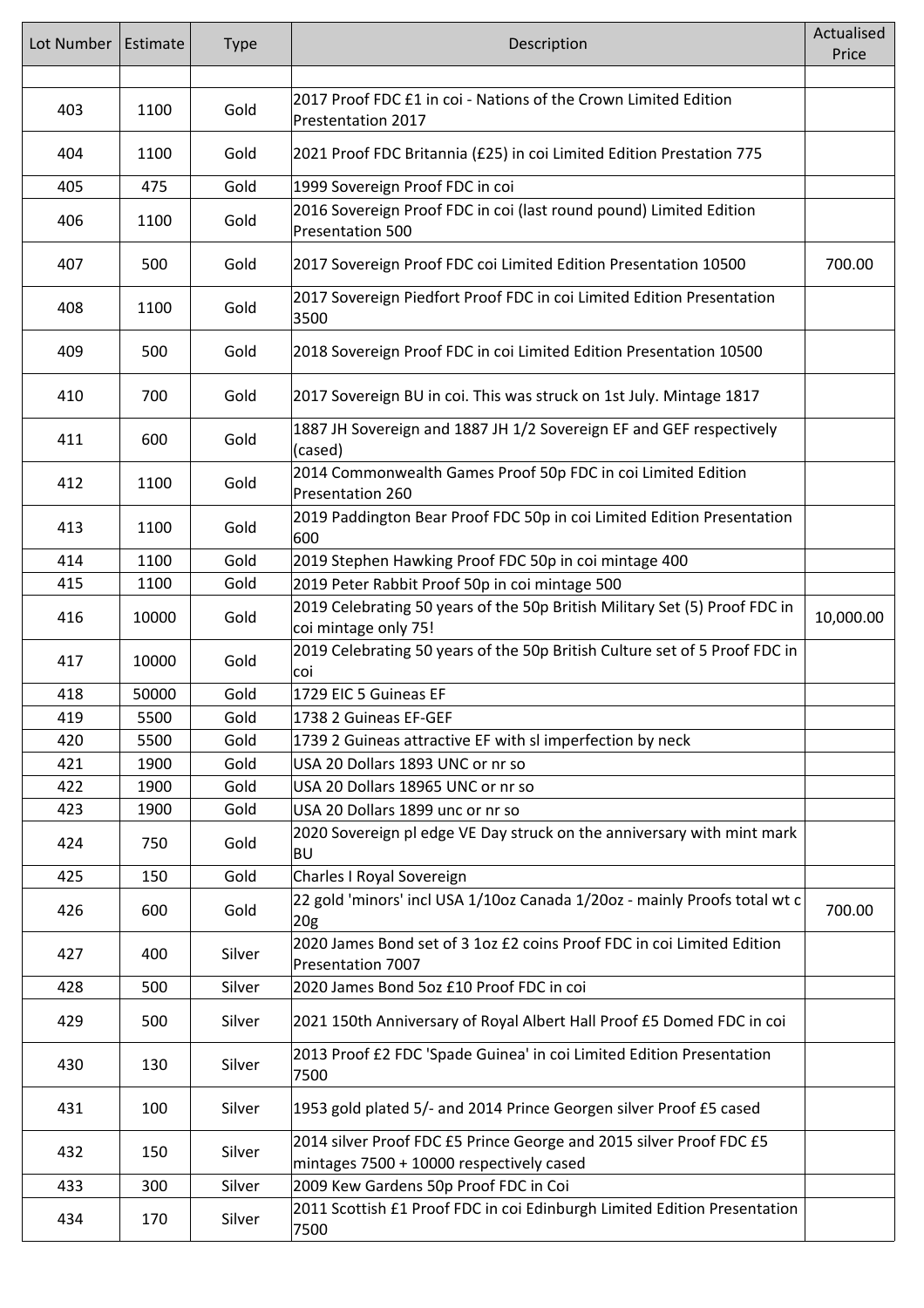| Lot Number | Estimate | <b>Type</b>     | Description                                                                                                                 | Actualised<br>Price |
|------------|----------|-----------------|-----------------------------------------------------------------------------------------------------------------------------|---------------------|
| 435        | 50       | Silver          | 2010 London Proof £1 FC in coi Limited Edition Poresentation 7500                                                           |                     |
|            |          |                 |                                                                                                                             |                     |
| 436        | 1800     | Silver          | 2019 Una + Lion Proof £2 FDC in coi mintage 3000                                                                            |                     |
| 437        | 1400     | 50p             | 2011 Olympic under water swimmer pair one regular issue, the other a<br>mule                                                |                     |
| 438        | 1500     | Silver          | 2016 90th Birthday 1 kilo Proof FDC in coi                                                                                  |                     |
| 439        | 170      | £5              | 2015 silver Proo FDC £5x2, Birth and Christening of Princess Charlotte in<br>coi Limited Edition Presentation 9500 and 4500 |                     |
| 440        | 600      | 50 <sub>p</sub> | 2016 Peter Rabbit silver Proof FDC in colour coi Limited Edition<br>Presentation 15000                                      |                     |
| 441        | 400      | £2              | 2002 Commonwealth Games set of 4 Piedforts in colour in coi                                                                 |                     |
| 442        | 600      | Silver          | 2021 Britannia + lion silver Proof FDC in coi 5ozs mintage 250                                                              |                     |
| 443        | 140      | Silver          | 2011 King James Bible silver Proof £2 FDC in coi Limited Edition<br>Presentation 7500                                       |                     |
| 444        | 100      | Silver          | 2012 Proof £5 FDC in coi struck for the Queen's Diamond Jubilee                                                             |                     |
| 445        | 200      | Silver          | 2013 silver Proof £5 Peidfort FDC in coi to celebrate the Christening of<br>Prince George Limited Edition Presentation 2250 |                     |
| 446        | 100      | Silver          | 2015 silver Proof £5 FDC The Longest Reigning Monach in coi                                                                 |                     |
| 447        | 150      | Silver          | 2020 silver Proof FDC 2oz in coi 'Queen' Limited Edition Presentation<br>7500                                               |                     |
| 448        | 180      | Silver          | 2014 silver Proof FDC in coi £5 Queen Anniversary Limited Edition<br>Presentation 3100                                      |                     |
| 449        | 300      | Silver          | 2020 silver Proof £5 FDC in coi 'Queen' mintage 500 wt 20zs                                                                 |                     |
| 450        | 1100     | Silver          | Beatrix Potter silver Proof FDC 50p x5 -Mrs Tiggy-winkle, Puddle-Duck,<br>Squirrel-Nutkin and Peter Rabbit cased            |                     |
| 451        | 240      | Silver          | 1937 Proof set gen UNC, the bronze toned in coi - this pristine                                                             | 240.00              |
| 452        | 280      | Proof Set       | 1937 gen UNC-FDC or nr so, some toning to bronze in coi - this pristine                                                     | 270.00              |
| 453        | 150      | Proof Set       | 1950 x2 in coi FDC or nr so                                                                                                 | 140.00              |
| 454        | 80       | Proof Set       | 1951 some toning to bronze FDC or nr so                                                                                     | 100.00              |
| 455        | 575      | Proof Set       | 2009 in original folder incl Kew Gardens 50p BU                                                                             |                     |
| 456        | 55       | $5/-$           | 1663 Reddite/Petition by Simon NVF cast                                                                                     |                     |
| 457        | 60       | $5/-$           | 1668 Fair - GF ex mt                                                                                                        |                     |
| 458        | 75       | $5/-$           | 1676 NF-F                                                                                                                   |                     |
| 459        | 100      | $5/-$           | 1676 F-GF                                                                                                                   | 95.00               |
| 460        | 75       | $5/-$           | 1679 Fair - F                                                                                                               | 70.00               |
| 461        | 75       | $5/-$           | 1680 Fair -NF                                                                                                               | 70.00               |
| 462        | 240      | $5/-$           | 1688/7 some obv adj mks F-NVF                                                                                               | 230.00              |
| 463        | 260      | $5/-$           | 1692 iv 2 Fair - NF                                                                                                         | 270.00              |
| 464        | 45       | $5/-$           | 1821 x2 F and F - GF                                                                                                        | 40.00               |
| 465        | 130      | $5/-$           | 1844 sm datye cinquefoil pleasant VF                                                                                        | 120.00              |
| 466        | 1050     | $5/-$           | 1844 cinquefoil stops, bright AUNC                                                                                          |                     |
| 467        | 120      | $5/-$           | 1844 cinquefoil, light tone some obv h'lines GVF                                                                            | 120.00              |
| 468        | 110      | $5/-$           | 1844 sm date, cinquefoil VF                                                                                                 |                     |
| 469        | 80       | $5/-$           | 1845 3 sm obv scrs owise VF                                                                                                 | 75.00               |
| 470        | 130      | $5/-$           | 1845 VF                                                                                                                     | 120.00              |
| 471        | 140      | $5/-$           | 1847 sm obv mk AVF                                                                                                          | 130.00              |
| 472        | 65       | $5/-$           | 1887 light tone EF-GEF                                                                                                      | 60.00               |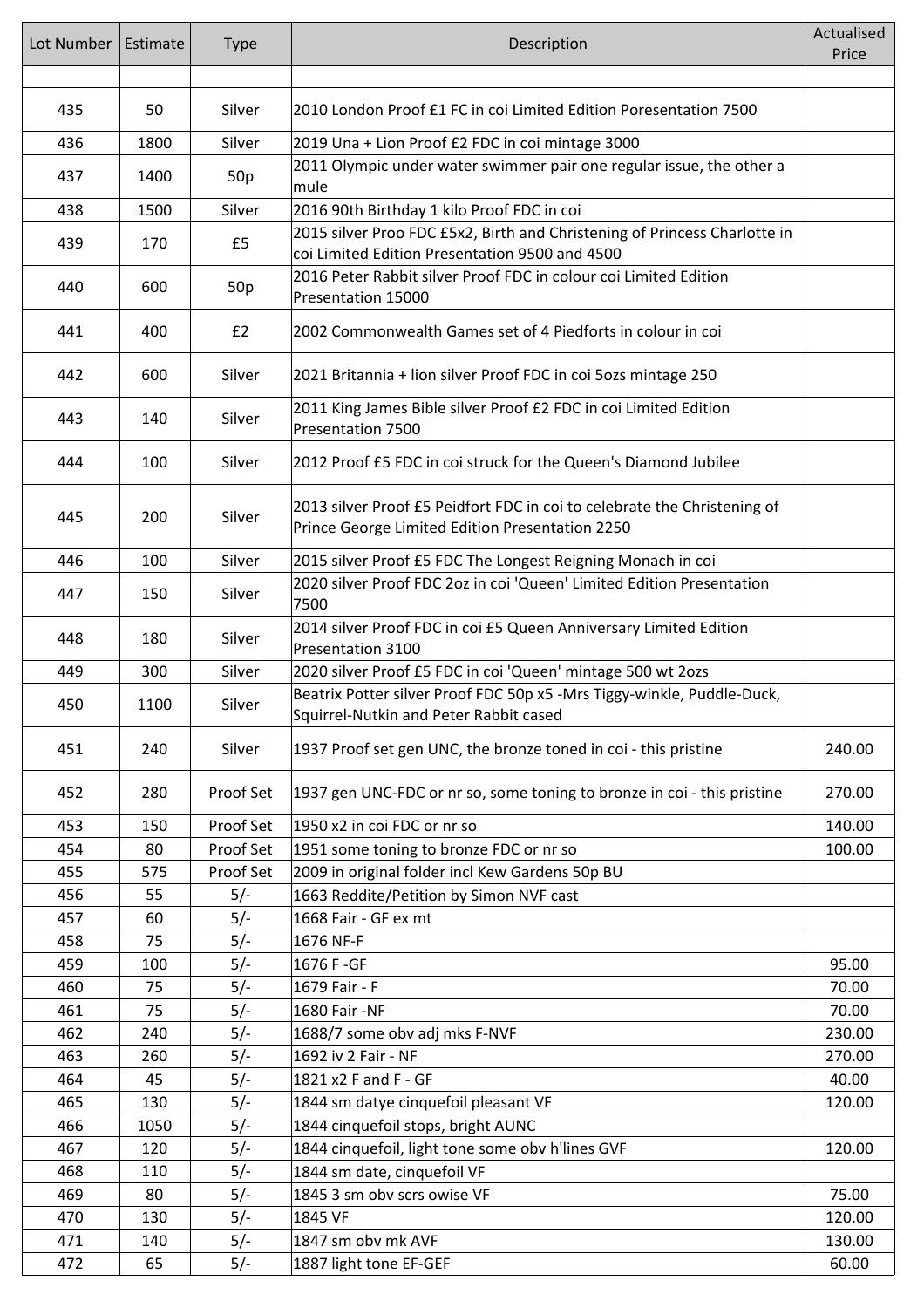| Lot Number | Estimate | <b>Type</b> | Description                                                                                                                                       | Actualised |
|------------|----------|-------------|---------------------------------------------------------------------------------------------------------------------------------------------------|------------|
|            |          |             |                                                                                                                                                   | Price      |
| 473        | 175      | $5/-$       | 1890 UNC attractive light tone                                                                                                                    | 175.00     |
| 474        | 28       | $5/-$       | 1893 LVI VF                                                                                                                                       | 26.00      |
| 475        | 100      | $5/-$       | 1897 LXI AEF                                                                                                                                      | 100.00     |
| 476        | 120      | $5/-$       | 1898 LXII EF with good eye appeal                                                                                                                 | 100.00     |
|            |          |             | Vic OH x8 1895 LIX, F, 1899 LXII NF-F, 1896 LX F-GF, 1897 LX F, 1897 LXI                                                                          |            |
| 477        | 180      | $5/-$       | GF-NUF, 1899 LXII F, 1900 LXIII F 1900 LXIV GF                                                                                                    |            |
| 478        | 260      | $5/-$       | 1900 LXIV sl obv surf mks owise lustrous UNC or nr so                                                                                             | 260.00     |
| 479        | 240      | $5/-$       | 1900 LXIII rev pin prick + 1 or 2 v tiny rim nicks owise Virt BU                                                                                  | 240.00     |
| 480        | 250      | $5/-$       | 1929 EF-GEF                                                                                                                                       |            |
| 481        | 20       | $5/-$       | 1953 Proof FDC or nr so                                                                                                                           |            |
| 482        | 15       | $5/-$       | 1972 sil Proof FDC or nr so (no case)                                                                                                             |            |
| 483        | 15       | $5/-$       | 1977 sil Proof FDC or nr so (no case)                                                                                                             |            |
| 484        | 15       | $5/-$       | 1980 sil Proof FDC or nr so (no case)                                                                                                             |            |
| 485        | 15       | $5/-$       | 1981 sil Proof FDC or nr so (no case)                                                                                                             |            |
| 486        | 850      | $4/-$       | 1911 Pattern by Hath in Iron Error edge - 'Ship Nails Calshot Castle, May<br>1896 EF with some rusting as often ESC3680 R5 ie 5-10 known examples |            |
| 487        | 85       | $4/-$       | 1888 light tone EF-GEF                                                                                                                            | 80.00      |
| 488        | 800      | $2/6-$      | 1693 light tone obv rim nick EF                                                                                                                   |            |
| 489        | 750      | $2/6 -$     | 1708 toned EF ESC577 S3604                                                                                                                        |            |
| 490        | 300      | $2/6 -$     | 1720 R+P F-GF                                                                                                                                     |            |
| 491        | 120      | $2/6 -$     | 1689 2nd shield dark tone F-GF                                                                                                                    | 110.00     |
| 492        | 250      | $2/6-$      | 1817 BH tiny rev rim nick EF                                                                                                                      | 250.00     |
| 493        | 75       | $2/6-$      | 1824 Pinched at edge NVF-GVF                                                                                                                      |            |
| 494        | 460      | $2/6-$      | 1825 toned UNC or nr so                                                                                                                           | 450.00     |
| 495        | 500      | $2/6-$      | 1829 EF-AUNC                                                                                                                                      | 460.00     |
| 496        | 1600     | $2/6-$      | 1848 pl date EF-AUNC                                                                                                                              | 1,400.00   |
| 497        | 300      | $2/6-$      | 1876 v tiny rev flaw owise GEF-UNC                                                                                                                | 300.00     |
|            |          |             | 1889 VF-GVF, 1911 VF, 1913 NVF-VF, 1926ME VF-GVF, 1927 GVF-NEF,                                                                                   |            |
| 498        | 80       | $2/6-$      | 1929 NEF-GEF, 1931 AEF, 1932 EF-UNC LUSTRE, 1933 NEF-EF, 1934 F,                                                                                  | 75.00      |
|            |          |             | 1935 EF-GF, 1945 NEF (12)                                                                                                                         |            |
| 499        | 330      | $2/6-$      | 1883 BU or nr so                                                                                                                                  |            |
| 500        | 380      | $2/6-$      | 1887JH Proof lightly toned AUNC-UNC                                                                                                               | 380.00     |
| 501        | 45       | $2/6-$      | 1883 VF and 1887 JH EF                                                                                                                            | 40.00      |
| 502        | 120      | $2/6-$      | 1911 poss Proof sm rim nick 1 or 2 sm surf mks to obv EF                                                                                          | 110.00     |
| 503        | 180      | $2/6-$      | 1892 light tone AUNC-UNC prooflikr                                                                                                                | 160.00     |
| 504        | 8000     | $2/6-$      | 1905 slabbed PCGS MS63 choice UNC                                                                                                                 | 8,500.00   |
| 505        | 340      | $2/6 -$     | 1906 obv h'line + tiny rim nick lustrous UNC                                                                                                      | 350.00     |
| 506        | 280      | $2/6 -$     | 1909 sm obv scr light tone UNC                                                                                                                    | 260.00     |
| 507        | 30       | $2/6 -$     | 1915 AUNC 1932 GVF-NEF                                                                                                                            | 28.00      |
| 508        | 100      | $2/6 -$     | 1924 Virt BU                                                                                                                                      | 100.00     |
| 509        | 65       | $2/6 -$     | 1927 Proof UNC                                                                                                                                    | 60.00      |
| 510        | 40       | $2/6 -$     | range from 1948-64 (11) all EF or better                                                                                                          |            |
| 511        | 50       | $2/-$       | 1887JH lustrous UNC, 1887 1/- NEF, 1887 6d shield NEF sil 3d 1887JH<br>light tone UNC and stunning                                                | 45.00      |
| 512        | 700      | $2/-$       | 1892 v minor obv surf mks UNC sl prooflike                                                                                                        | 650.00     |
| 513        | 450      | $2/-$       | 1893 Proof dark peripheral tone FDC or nr so                                                                                                      | 450.00     |
| 514        | 140      | $2/-$       | <b>1894 AUNC</b>                                                                                                                                  | 140.00     |
| 515        | 80       | $2/-$       | 1896 EF-AUNC                                                                                                                                      | 100.00     |
| 516        | 600      | $2/-$       | 1905 lustre EF                                                                                                                                    | 600.00     |
| 517        | 160      | $2/-$       | 1906 UNC or nr so                                                                                                                                 | 160.00     |
| 518        | 60       | $2/-$       | 1911 UNC or nr so                                                                                                                                 | 65.00      |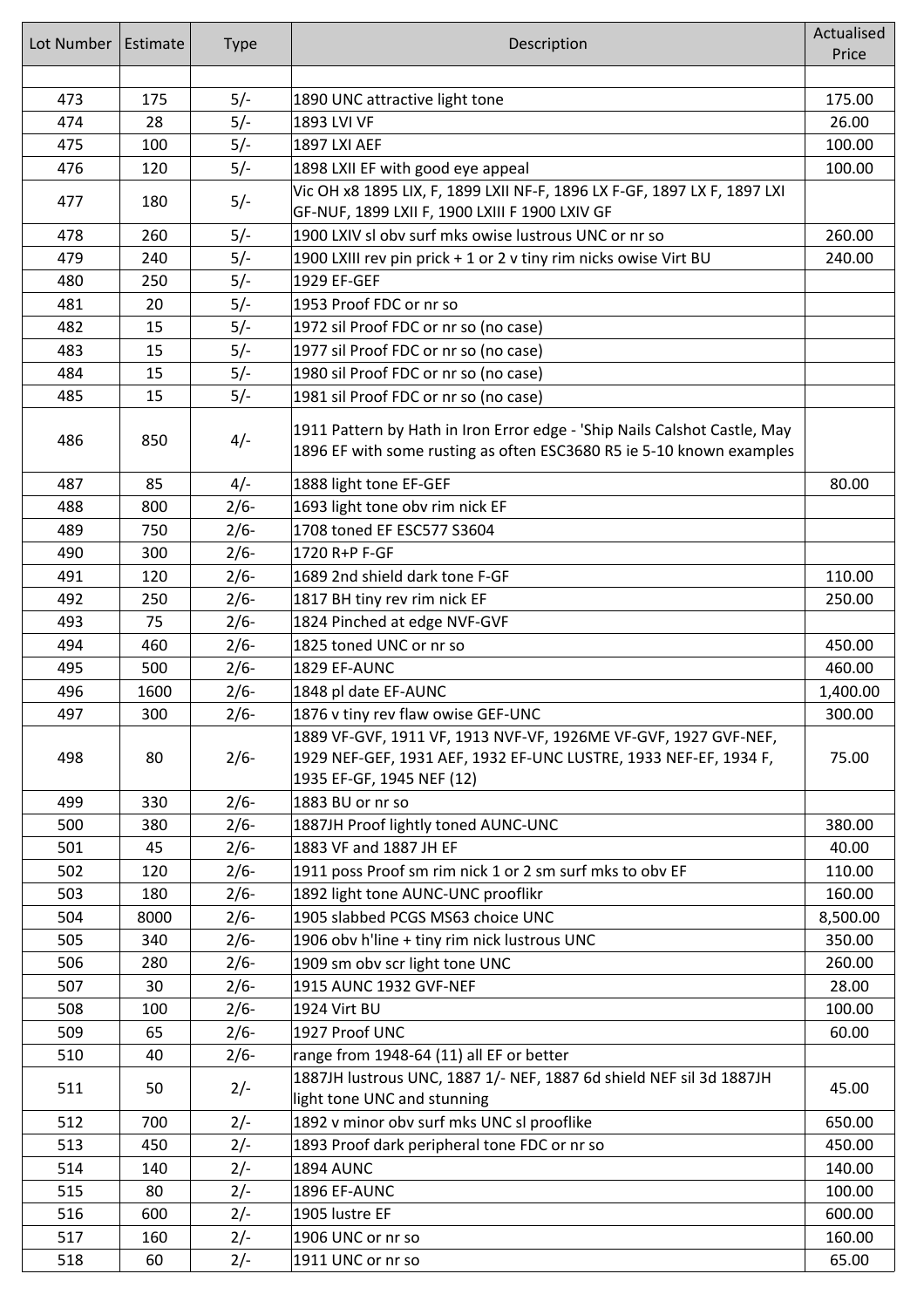| Lot Number | Estimate | <b>Type</b> | Description                                                                                                                                    | Actualised |
|------------|----------|-------------|------------------------------------------------------------------------------------------------------------------------------------------------|------------|
|            |          |             |                                                                                                                                                | Price      |
|            |          |             | 1913 VF, 1914 NEF, 1916 GVF, 1922 GVF, 1928 VF, 1930 lustrous Virt                                                                             |            |
| 519        | 60       | $2/-$       | UNC, 1931 EF, 1935 VF, 1936 EF lustrous, 1938 EF-AUNC, 1939, 1943 EF                                                                           | 60.00      |
|            |          |             | 1944 Virt UNC 1950 and 1954 EF                                                                                                                 |            |
| 520        | 80       | $2/-$       | 1913 sl toned Virt UNC                                                                                                                         | 85.00      |
| 521        | 35       | $2/-$       | 1917 tiny rim nick AUNC                                                                                                                        | 35.00      |
| 522        | 260      | $2/-$       | 1932 EF-GEF                                                                                                                                    | 240.00     |
| 523        | 800      | $1/-$       | 1746 Proof NEF-EF                                                                                                                              |            |
| 524        | 100      | $1/-$       | 1825 EF-GEF                                                                                                                                    | 100.00     |
| 525        | 340      | $1/-$       | 1842 BU or nr so                                                                                                                               | 300.00     |
| 526        | 250      | $1/-$       | 1857 7/ broken 5 ESC3010 R4 NEF-AEF                                                                                                            | 350.00     |
|            |          |             | 1893 Proof a few sm tone spots in obv legend and minor surf mks owise                                                                          |            |
| 527        | 150      | $1/-$       | <b>AUNC</b>                                                                                                                                    |            |
| 528        | 700      | $1/-$       | 1905 slabbed NGC AUNC 'stained'. Possible toned                                                                                                | 675.00     |
| 529        | 65       | $1/-$       | group of 14 to 1946, gen EFish incl 1915 EF, 1930 GVF, 1933 UNC or nr                                                                          |            |
|            |          |             | so, 1945 E+S BU, 1956E EF                                                                                                                      |            |
| 530        | 100      | 6d          | 1658 pl edge Cromwell copy toned GF+VF                                                                                                         | 100.00     |
| 531        | 280      | 6d          | 1743 Roses EF lustre                                                                                                                           | 360.00     |
| 532        | 120      | 6d          | <b>1853 AUNC</b>                                                                                                                               | 100.00     |
| 533        | 150      | 6d          | 1857 sm obv die flaw, 1 or 2 rev surf mks EF-GEF                                                                                               | 130.00     |
| 534        | 90       | 6d          | 1879 no die no. UNC v attractive toning                                                                                                        | 120.00     |
| 535        | 90       | 6d          | 1880 UNC v attractive toning                                                                                                                   | 110.00     |
| 536        | 90       | 6d          | 1881 UNC v attractive toning                                                                                                                   | 110.00     |
| 537        | 50       | 6d          | 1893 BU or nr so                                                                                                                               |            |
| 538        | 45       | 6d          | 1898 UNC v attractive toning                                                                                                                   | 45.00      |
| 539        | 45       | 6d          | 1898 UNC v attractive toning                                                                                                                   | 45.00      |
| 540        | 45       | 6d          | 1898 UNC v attractive toning                                                                                                                   | 45.00      |
| 541        | 45       | 6d          | 1881 UNC v attractive toning                                                                                                                   | 45.00      |
| 542        | 45       | 6d          | 1898 UNC v attractive toning                                                                                                                   | 45.00      |
| 543        | 22       | 6d          | group of 13 gen EFish incl 1949 BU or nr so, 1950 BU, 1951 lustrous<br>AUNC, 1952 VF, 1954 BU or nr so, 1957 lustrous UNC                      |            |
| 544        | 45       | 4d          | 1836 lustrous UNC                                                                                                                              | 50.00      |
| 545        | 130      | $2/6-$      | 181 EF sm rev rim nick                                                                                                                         |            |
| 546        | 600      | $2/6-$      | 1953 Proof FDC or nr so S4137 'I' of 'DEI' points to a space                                                                                   |            |
| 547        | 650      | Sil 3d      | 1848 lustrous EF                                                                                                                               | 750.00     |
| 548        | 750      | Sil 3d      | 1852 lustrous UNC or nr so                                                                                                                     | 750.00     |
| 549        | 30       | Sil 3d      | group of 12 incl 1886 EF-GEF, 1917 lustrous UNC, 1935 UNC 1942 GVF                                                                             | 28.00      |
| 550        | 25       | Sil 3d      | c104 incl 20 Pre 20 average                                                                                                                    | 50.00      |
|            |          |             |                                                                                                                                                |            |
| 551        | 25       | Br 3d       | (21) mainly high grade incl 1937 Virt BU, 1938 lustre EF 1939 lustre EF,<br>1940 EF-UNC, lustre, 1942 lustrous UNC 1944 lustrous AUNC, 1948 EF | 35.00      |
|            |          |             | lustre, 1952 AUNC, 1954-7 lustrous UNC or nr so                                                                                                |            |
| 552        |          |             | <b>NO LOT</b>                                                                                                                                  |            |
| 553        | 140      |             | Maundy Sets 1983 BU in modern red case                                                                                                         | 140.00     |
| 554        | 140      |             | Maundy Sets 1984 BU in modern red case                                                                                                         | 150.00     |
| 555        | 180      |             | Maundy Sets 1910 UNC with matching tone                                                                                                        |            |
| 556        | 40       | Maundy 4d   | 1852 1 or 2 sm obv spots owise UNC with light tone. This is the rarest in                                                                      |            |
|            |          |             | the Victorian series                                                                                                                           |            |
| 557        | 35       | $m$ 2d      | Charles II undated light tone NEF-EF rev die flaw from top left of harp to<br>the edge by R of REGNO                                           |            |
| 558        | 45       | $m$ 2d      | Charles II undated light tone AEF-EF                                                                                                           |            |
| 559        | 45       | $m$ 2d      | 1686 light tone EF                                                                                                                             | 40.00      |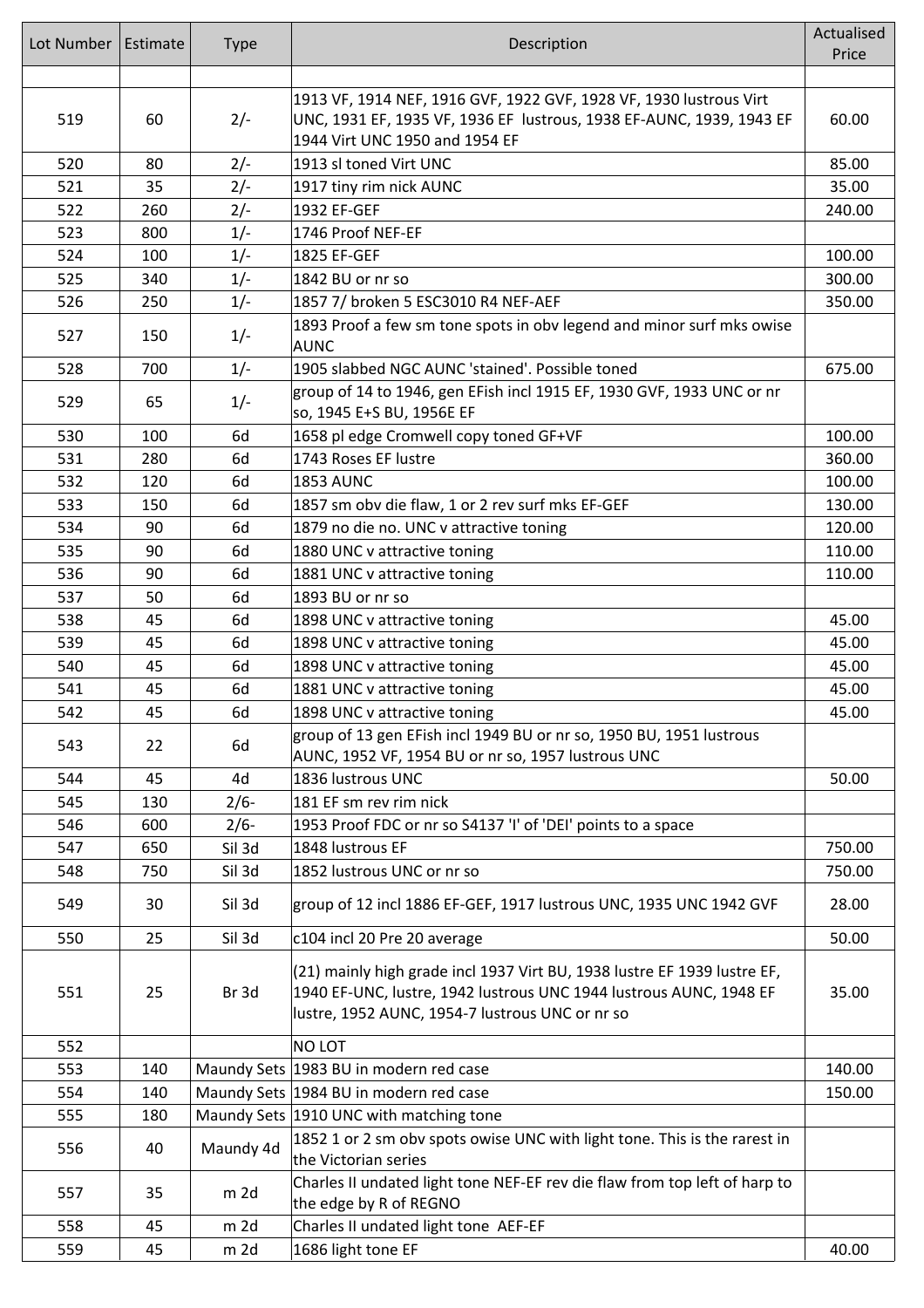| Lot Number | Estimate       | <b>Type</b>     | Description                                                                                                                                                                                                                                                                                                                                                                           | Actualised<br>Price |
|------------|----------------|-----------------|---------------------------------------------------------------------------------------------------------------------------------------------------------------------------------------------------------------------------------------------------------------------------------------------------------------------------------------------------------------------------------------|---------------------|
| 560        | 20             | $m$ 2d          | 1800 NEF-EF                                                                                                                                                                                                                                                                                                                                                                           |                     |
| 561        | 45             | m <sub>2d</sub> | 1846 light tone lustre UNC v rare                                                                                                                                                                                                                                                                                                                                                     |                     |
| 562        | 40             | $m$ 2d          | 1847 EF-UNC with lustre traces                                                                                                                                                                                                                                                                                                                                                        |                     |
| 563        | 40             | m <sub>2d</sub> | 1852 AUNC light tone                                                                                                                                                                                                                                                                                                                                                                  |                     |
| 564        | 25             | $m$ 1d          | 1739 GVF-EF light tone sm edge flaw                                                                                                                                                                                                                                                                                                                                                   |                     |
| 565        | 30             | $m$ 1d          | 1743 light tone EF-GEF                                                                                                                                                                                                                                                                                                                                                                |                     |
| 566        | 40             | $m$ 1d          | 1792 'wire' toned EF or nr so                                                                                                                                                                                                                                                                                                                                                         |                     |
| 567        | 30             | m 1d            | 1852 NEF-EF                                                                                                                                                                                                                                                                                                                                                                           |                     |
| 568        | 120            | 2d              | 1797 EF nice colour, good edges, minor surf mks to obv + tone spots                                                                                                                                                                                                                                                                                                                   |                     |
| 569        | 250            | 2d              | 1797 toned UNC or nr so                                                                                                                                                                                                                                                                                                                                                               | 240.00              |
| 570        | 110            | 2d              | 1797 light tone EF odd tone spot                                                                                                                                                                                                                                                                                                                                                      |                     |
| 571        | 40             | 2d              | 1797 obv scr VF                                                                                                                                                                                                                                                                                                                                                                       | 35.00               |
| 572        | 65             | 1/2d            | 1836 EF-UNC or nr so with light tone                                                                                                                                                                                                                                                                                                                                                  | 60.00               |
| 573        | 22             | 1/2d            | 1843 EF                                                                                                                                                                                                                                                                                                                                                                               | 22.00               |
| 574        | 45             | 1/2d            | 1862 light tone EF                                                                                                                                                                                                                                                                                                                                                                    | 35.00               |
| 575        | $\overline{7}$ | 1 <sub>d</sub>  | 1797, 1806, 1807 F                                                                                                                                                                                                                                                                                                                                                                    | 12.00               |
| 576        | 170            | 1 <sub>d</sub>  | 1806 substantial lustre UNC                                                                                                                                                                                                                                                                                                                                                           | 160.00              |
| 577        | 80             | 1 <sub>d</sub>  | 1806 choc toned, odd obv spot owise UNC or nr so                                                                                                                                                                                                                                                                                                                                      |                     |
| 578        | 100            | 1 <sub>d</sub>  | 1825 light tone seb EF                                                                                                                                                                                                                                                                                                                                                                |                     |
| 579        | 250            | 1 <sub>d</sub>  | 1826 EF-GEF lustre                                                                                                                                                                                                                                                                                                                                                                    |                     |
| 580        | 220            | 1 <sub>d</sub>  | 1831 toned EF                                                                                                                                                                                                                                                                                                                                                                         | 320.00              |
| 581        | 320            | 1 <sub>d</sub>  | 1834 EF-GEF underlying lustre                                                                                                                                                                                                                                                                                                                                                         | 380.00              |
| 582        | 30             | 1 <sub>d</sub>  | 1831 NVF                                                                                                                                                                                                                                                                                                                                                                              | 28.00               |
| 583        | 50             | 1 <sub>d</sub>  | 1841 no colon EF lustre                                                                                                                                                                                                                                                                                                                                                               | 45.00               |
| 584        | 75             | 1 <sub>d</sub>  | 1841 no colonAUNC lustre                                                                                                                                                                                                                                                                                                                                                              | 80.00               |
| 585        | 110            | 1 <sub>d</sub>  | 1847 GEF lustre                                                                                                                                                                                                                                                                                                                                                                       | 110.00              |
| 586        | 45             | 1d              | 1854 OT EF-GEF lustre, 1854 PT light tone VF-NEF sl edgy                                                                                                                                                                                                                                                                                                                              | 45.00               |
| 587        | 65             | 1 <sub>d</sub>  | 1854 PT tonedEF-UNC with lustre traces                                                                                                                                                                                                                                                                                                                                                | 60.00               |
| 588        | 45             | 1 <sub>d</sub>  | 1856 PT AF, 1857 PT GVF sl rev staining                                                                                                                                                                                                                                                                                                                                               | 40.00               |
| 589        | 700            | 1 <sub>d</sub>  | 1856 PT sm obv spot, nice tone UNC                                                                                                                                                                                                                                                                                                                                                    | 725.00              |
| 590        | 55             | 1 <sub>d</sub>  | 1859 NEF-EF odd rev spot                                                                                                                                                                                                                                                                                                                                                              | 55.00               |
| 591        | 70             | 1 <sub>d</sub>  | 1860 F13 3+D toned AUNC                                                                                                                                                                                                                                                                                                                                                               |                     |
| 592        | 360            | 1 <sub>d</sub>  | 1860BB F1 GVF-EF lustre traces                                                                                                                                                                                                                                                                                                                                                        |                     |
| 593        | 500            | $2+d$           | 1797 UNC lustre                                                                                                                                                                                                                                                                                                                                                                       |                     |
| 594        | 350            | 1 <sub>d</sub>  | 1863/1 Poor, overstrike visible under strong magnification. Spink cat lists<br>this but does not attribute any values but states 'extremly rare'. It is one<br>of only 4 in the Victoria bun bronze series not to have values attributed,<br>the others being 1861 2+F, 1863 die no. 5 and 1863 slender 3. This is<br>always much sought after on the rare occasions they are offered |                     |
| 595        | 100            | 1 <sub>d</sub>  | 1864 upper serif toned NEF-EF with tiny dig above hd                                                                                                                                                                                                                                                                                                                                  | 170.00              |
| 596        | 190            | 1 <sub>d</sub>  | 1873 lustrous UNC                                                                                                                                                                                                                                                                                                                                                                     |                     |
| 597        | 130            | 1 <sub>d</sub>  | 1874H F66 toned EF-AUNC with lustre traces                                                                                                                                                                                                                                                                                                                                            |                     |
| 598        | 50             | 1 <sub>d</sub>  | 1887 spot below ship owise lustrous UNC or nr so                                                                                                                                                                                                                                                                                                                                      |                     |
| 599        | 40             | 1 <sub>d</sub>  | 1892 AUNC lustre                                                                                                                                                                                                                                                                                                                                                                      | 40.00               |
| 600        | 700            | 1 <sub>d</sub>  | 1893/2 BU or nr so                                                                                                                                                                                                                                                                                                                                                                    |                     |
| 601        | 45             | 1 <sub>d</sub>  | 1897 BU or nr so                                                                                                                                                                                                                                                                                                                                                                      |                     |
| 602        | 35             | 1 <sub>d</sub>  | 1897 dot NF-F                                                                                                                                                                                                                                                                                                                                                                         |                     |
| 603        | 50             | 1 <sub>d</sub>  | 1901 x5 UNC with varying amounts of lustre                                                                                                                                                                                                                                                                                                                                            |                     |
|            |                |                 |                                                                                                                                                                                                                                                                                                                                                                                       |                     |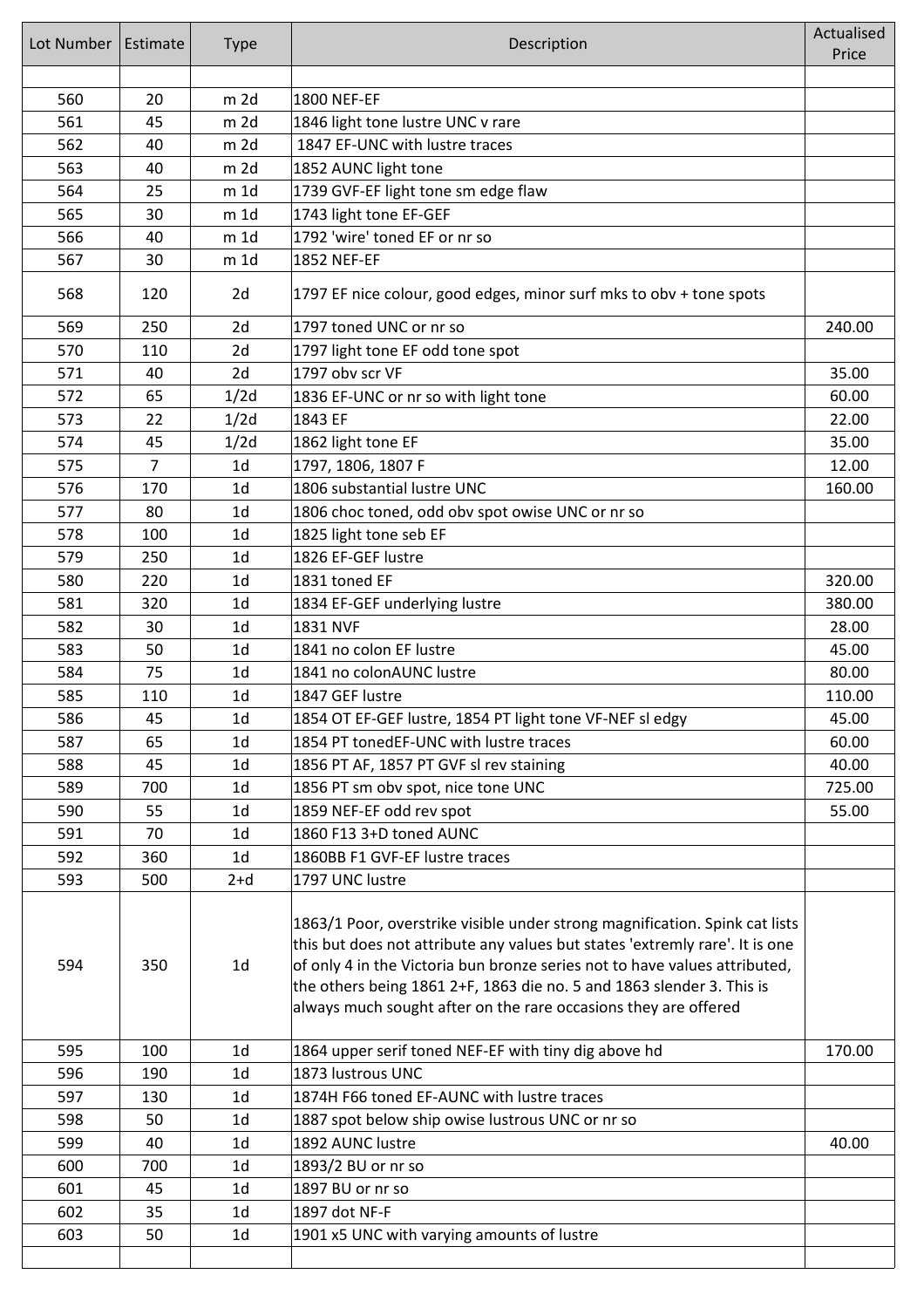| Lot Number | Estimate | <b>Type</b>    | Description                                                                                                                                                                        | Actualised<br>Price |
|------------|----------|----------------|------------------------------------------------------------------------------------------------------------------------------------------------------------------------------------|---------------------|
|            |          |                |                                                                                                                                                                                    |                     |
|            |          |                |                                                                                                                                                                                    |                     |
| 604        | 50       | 1 <sub>d</sub> | (14) high grade incl 1901 lustre UNC, 1906 toned UNC 1916 lustrous<br>AUNC, 1920 lustre UNC, 1927 UNC some lustre 1950 GVF                                                         | 75.00               |
| 605        | 10       | 1 <sub>d</sub> | 1901 light tone AUNC                                                                                                                                                               | 8.00                |
| 606        | 60       | 1 <sub>d</sub> | 1904 odd spot or two owise Virt BU                                                                                                                                                 |                     |
| 607        | 75       | 1 <sub>d</sub> | 1907 lustre AUNC, 1908 2 digs below ear owise Virt BU, 1910 Virt BU                                                                                                                |                     |
| 608        | 550      | 1 <sub>d</sub> | 1918KN toned UNC with lustre traces and an unusually good strike for<br>this coin                                                                                                  |                     |
| 609        | 45       | 1 <sub>d</sub> | 1912H light toning EF with rev lustre traces                                                                                                                                       | 45.00               |
| 610        | 75       | 1 <sub>d</sub> | 1927-30 (4) lustrous UNC-Virt BU                                                                                                                                                   |                     |
| 611        | 22       | 1 <sub>d</sub> | (3) 1944 MT 1945 MT 1946 MT UNC                                                                                                                                                    | 20.00               |
| 612        | 16       | 1 <sub>d</sub> | 1951 VF                                                                                                                                                                            | 24.00               |
| 613        | 80       | 2d             | 1797 light tone NEF 2 sm rev digs                                                                                                                                                  |                     |
| 614        | 200      | 1/2d           | 1673 NVF                                                                                                                                                                           | 200.00              |
| 615        | 40       | 1/2d           | 1694 NF 1799 x2 GF and NEF                                                                                                                                                         |                     |
| 616        | 30       | 1/2d           | 1699 no stop after GVLIELMVS F or nr so                                                                                                                                            | 45.00               |
| 617        | 240      | 1/2d           | 1771 lustre UNC or nr so                                                                                                                                                           | 240.00              |
| 618        | 300      | 1/2d           | 1771 lustrous UNC or nr so                                                                                                                                                         |                     |
| 619        | 45       | 1/2d           | 1799 toned UNC                                                                                                                                                                     | 40.00               |
| 620        | 350      | 1/2d           | 1806-07 double obv with pl edge, thought to be by Taylor                                                                                                                           | 380.00              |
| 621        | 120      | 1/2d           | 1826 light tone with lustre traces AUNC                                                                                                                                            |                     |
| 622        | 45       | 1/2d           | 1853 light tone Virt UNC with lustre traces                                                                                                                                        |                     |
| 623        | 30       | 1/2d           | 1854 lustrous UNC some obv staining                                                                                                                                                |                     |
| 624        | 50       | 1/2d           | (25) incl 1858 NVF, 1896 EF lustre traces 1901 AUNC lustre sl obv tone,<br>1902 sl toned EF 1925 1st obv lustrous GEF, 1950-1 Proof UNC 1952<br>lustrous UNC others gen high grade | 60.00               |
| 625        | 30       | 1/2d           | 1859 toned EF with lustre traces                                                                                                                                                   | 30.00               |
| 626        | 55       | 1/2d           | 1886 lustrous UNC or nr so                                                                                                                                                         | 55.00               |
| 627        | 50       | 1/2d           | 1887 lustrous UNC or nr so                                                                                                                                                         | 50.00               |
| 628        | 50       | 1/2d           | 1891 1 or 2 v minor obv tone spots owise lustrous UNC                                                                                                                              |                     |
| 629        | 28       | 1/2d           | 1900 BU or nr so                                                                                                                                                                   | 50.00               |
| 630        | 240      | 1/2d           | 1902 LT slabbed CGS82 - choice UNC                                                                                                                                                 |                     |
| 631        | 30       | 1/2d           | 1913 BU or nr so                                                                                                                                                                   | 30.00               |
| 632        | 30       | 1/2d           | 1934 BU gem                                                                                                                                                                        | 30.00               |
| 633        | 80       | 1/4d           | 1675 bold VF but a handful of sm verd spots                                                                                                                                        |                     |
| 634        | 200      | 1/4d           | 1699 DIL unbarred 'A' in 'Britannia' F-AVF                                                                                                                                         |                     |
| 635        | 150      | 1/4d           | 1700 B/R in 'TERTIVS' and R/B in BRITANNIA as well as unbarred A's F                                                                                                               |                     |
| 636        | 500      | 1/4d           | 1736 V/U Spink cat does not attribute values above VF which is £250.<br>Our specimen is toned EF-GEF and is possibly the finest known                                              | 550.00              |
| 637        | 50       | 1/4d           | 1799 lustrous UNC                                                                                                                                                                  | 45.00               |
| 638        | 40       | 1/4d           | 1806 toned UNC                                                                                                                                                                     | 30.00               |
| 639        | 280      | 1/4d           | 1806 Proof slabbed PCGS PR64BN                                                                                                                                                     | 260.00              |
| 640        | 50       | 1/4d           | 1821 toned rev + lustrous obv UNC or nr so                                                                                                                                         |                     |
| 641        | 60       | 1/4d           | 1844 AF 1849 F                                                                                                                                                                     | 60.00               |
| 642        | 450      | 1/4d           | 1845 large date UNC or nr so sl lustre                                                                                                                                             |                     |
| 643        | 50       | 1/4d           | c78 incl 1886 NEF obv lustre, 1888 toned EF 1896 AUNC lustre 1910 EF<br>underlying lustre 1923 AUNC lustrous, 1929 lustrous UNC and GVF, 1943<br>1/4d GVF                          | 45.00               |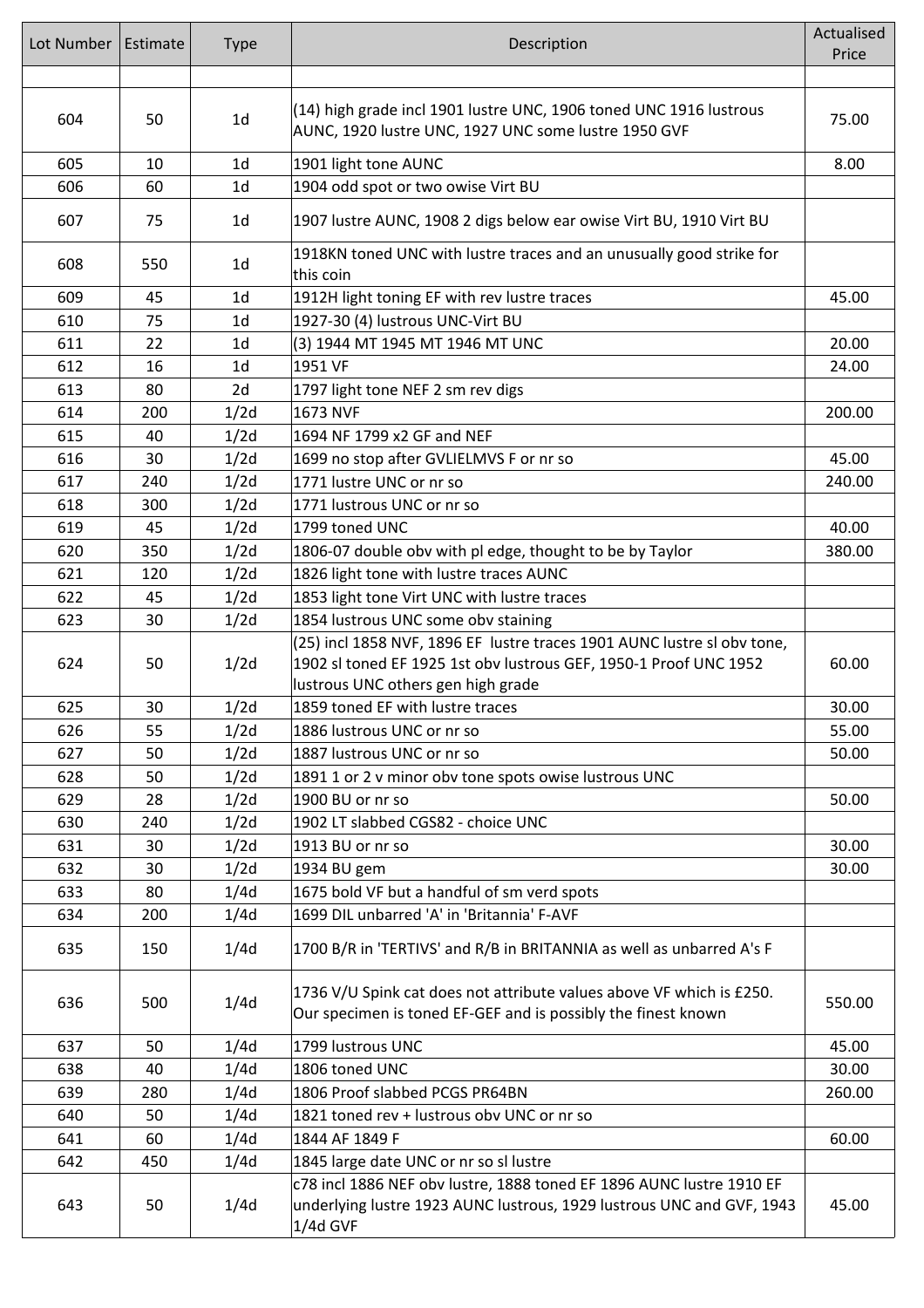| Lot Number | Estimate | <b>Type</b> | Description                                                                                                     | Actualised<br>Price |
|------------|----------|-------------|-----------------------------------------------------------------------------------------------------------------|---------------------|
| 644        | 50       | 1/4d        | 1865 large 8 EF lustre, 1866 lustrous EF-GEF 1868 EF lustre with a few sm<br>spots                              |                     |
| 645        | 55       | 1/4d        | 1882H lustrous UNC                                                                                              | 65.00               |
| 646        | 40       | 1/4d        | 1884, 1885, 1886 all with lustre EF or better                                                                   |                     |
| 647        | 16       | 1/4d        | 1890 lustrous UNC with a few obv spots                                                                          |                     |
| 648        | 45       | 1/4d        | 1890 Virt BU                                                                                                    |                     |
| 649        | 45       | 1/4d        | 1890 Virt BU                                                                                                    |                     |
| 650        | 12       | 1/4d        | 1901 MT UNC, 1903 MT AUNC 1905 MT EF                                                                            | 12.00               |
| 651        | 26       | 1/4d        | 1910 NOT MT lustre AUNC-UNC                                                                                     | 26.00               |
| 652        | 12       | 1/4d        | 1911 MT EF, 1912 MT AUNC, 1917 MT AUNC                                                                          | 12.00               |
| 653        | 20       | 1/4d        | 1930, 1931, 1932 BU                                                                                             |                     |
| 654        | 140      | $1/2$ 1/4d  | 1837 VF-GVF few sm obv tone spots                                                                               |                     |
| 655        | 90       | $1/2$ 1/4d  | 1839 sl toned in fields owise BU                                                                                |                     |
| 656        | 90       | $1/2$ 1/4d  | 1839 Virt BU - see website photo                                                                                |                     |
| 657        | 32       | $1/2$ 1/4d  | 1844 Virt BU - BU some peripheral toning                                                                        |                     |
| 658        | 65       | $1/2$ 1/4d  | 1847 lustrous UNC                                                                                               | 65.00               |
| 659        | 240      | $1/3$ 1/4d  | 1827 Proof UNC kight tone sm rim nick light tone                                                                | 330.00              |
| 660        | 30       | $1/3$ 1/4d  | 1885 lustrous UNC                                                                                               |                     |
| 661        | 40       | $1/3$ 1/4d  | 1902 and 1913 lustrous UNC                                                                                      |                     |
|            |          |             | 2/6 (3) incl 1930 NVF, 2/- (3) 1856 F, 1940, 1944 UNC 6d 1901 GVF, 1d                                           |                     |
| 662        | 50       | Misc        | 1806 F-GF, 1919H VF, 1/2d 1887 GVF toned, 1901MT EF remainder<br>mixed lower grades (21)                        | 55.00               |
| 663        | 20       | Medallic    | B'ham Election to scholarship at Edward VI school Ar 38mm, obv<br>Edwards VI - awarded to DM Pittman 1941 cased | 20.00               |
| 664        | 20       | Medallic    | 1935 Silver Jubilee Ar 32mm on clasp and suspender in coi UNC                                                   | 20.00               |
| 665        | 35       | Medallic    | 15, mainly wm incl Jubilees, Coronations etc                                                                    | 40.00               |
| 666        | 120      | <b>USA</b>  | 1858 1c lustrous EF-UNC                                                                                         |                     |
| 667        | 30       | Mexico      | 1817 8R AF/F obv scr, 2R 1775 FM F 1935 Peso UNC 10c 1921 GVF, 1c<br>1873 GEF toned 1882 5c GVF                 | 65.00               |
| 668        | 20       | Greece      | 1978 Proof FDC or nr so 50 Dr in coi - nice tone                                                                | 20.00               |
| 669        | 50       | Italy       | 1917 2L EF, 1954 50L UNC                                                                                        |                     |
| 670        | 50       | Belguim     | 1910 1 F UNC-BU S Africa 1892 3d EF                                                                             |                     |
| 671        | 5        | E Africa    | 36 Br W Africa + E Africa incl some sil                                                                         | 16.00               |
| 672        | 30       | Access      | 6 Lindner trays                                                                                                 | 30.00               |
| 673        | 15       | Access      | Coin/Medallion 10 trays                                                                                         | 35.00               |
| 674        | 15       | Access      | Coin/Medallion cabinet 10 trays                                                                                 | 20.00               |
| 675        | 15       | Access      | Coin Cabinet 10 trays                                                                                           | 20.00               |
| 676        | 15       | Access      | Coin Cabinet 10 trays                                                                                           | 20.00               |
| 677        | 25       | Access      | 5 lindner trays                                                                                                 | 25.00               |
| 678        | 25       | Access      | 5 lindner trays                                                                                                 | 25.00               |
| 679        | 25       | Access      | 5 lindner trays                                                                                                 | 25.00               |
| 680        | 25       | Access      | 5 lindner trays                                                                                                 | 25.00               |
| 681        | 5        | Access      | 5 Whitman folders, coin album with 11 pages                                                                     |                     |
| 682        | 35       | Access      | 7 hard backed Westminster cases ea holding 3 trays                                                              | 35.00               |
| 683        | 25       | Access      | 5 wooden cases each holding 2 trays                                                                             | 10.00               |
| 684        | 25       | Access      | 9 Westminster 'card' cases ea holding 2 trays                                                                   | 22.00               |
| 685        | 45       | Currency    | c 65 693/4 \$ USA FV                                                                                            |                     |
| 686        | 260      | Currency    | c 467 Swiss Fr + €3.10 FV                                                                                       |                     |
| 687        |          | Currency    | NO LOT                                                                                                          |                     |
| 688        | 160      | Silver      | c£7.66 Pre 47                                                                                                   | 170.00              |
| 689        | 60       | Silver      | c £2.22 Pre 20                                                                                                  | 95.00               |